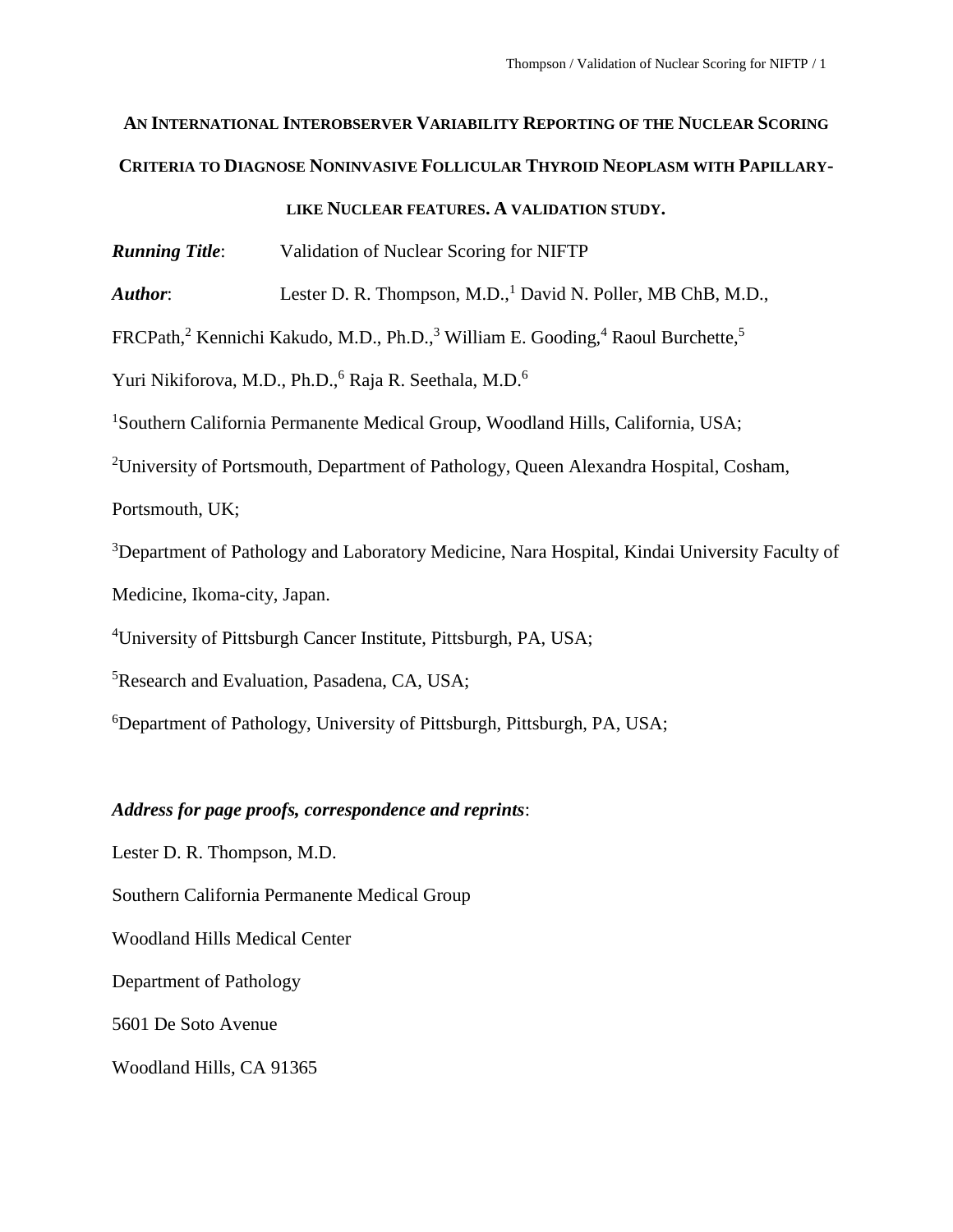Tel: 818-719-2613; Fax: 818-719-2309; E-mail: [Lester.D.Thompson@kp.org](mailto:Lester.D.Thompson@kp.org)

Raoul J. Burchette: [Raoul.J.Burchette@kp.org](mailto:Raoul.J.Burchette@kp.org)

William E. Gooding, University of Pittsburgh Cancer Institute, Biostatistics Facility

Suite 325 Sterling Plaza, 201 North Craig Street, Pittsburgh PA 15213

412-383-1583 [weg@pitt.edu](mailto:weg@pitt.edu)

**Total counts:** 1) Text pages: 23; 2) Tables: 7 3) Figures: 6

### **ACKNOWLEDGEMENTS**

With appreciation for all pathologists who participated in this study, including 21 participants from the Southern California Permanente Medical Group and the Naval Medical Center-San Diego, 30 participants from various universities and hospitals in Japan, and 25 participants from the United Kingdom and Ireland, 20 of whom are members of the United Kingdom Endocrine Pathology Society.

*Manuscript type:* Original Research Article

### *Compliance with Ethical Standards:*

Funding: There is no funding for this study.

*Conflict of interest:* All authors declare that they have no conflicts of interest. The opinions or assertions contained herein are the private views of the author and are not to be construed as official or as reflecting the views of Southern California Permanente Medical Group. This article does not contain any studies with human participants performed by any of the authors and thus informed consent was not required.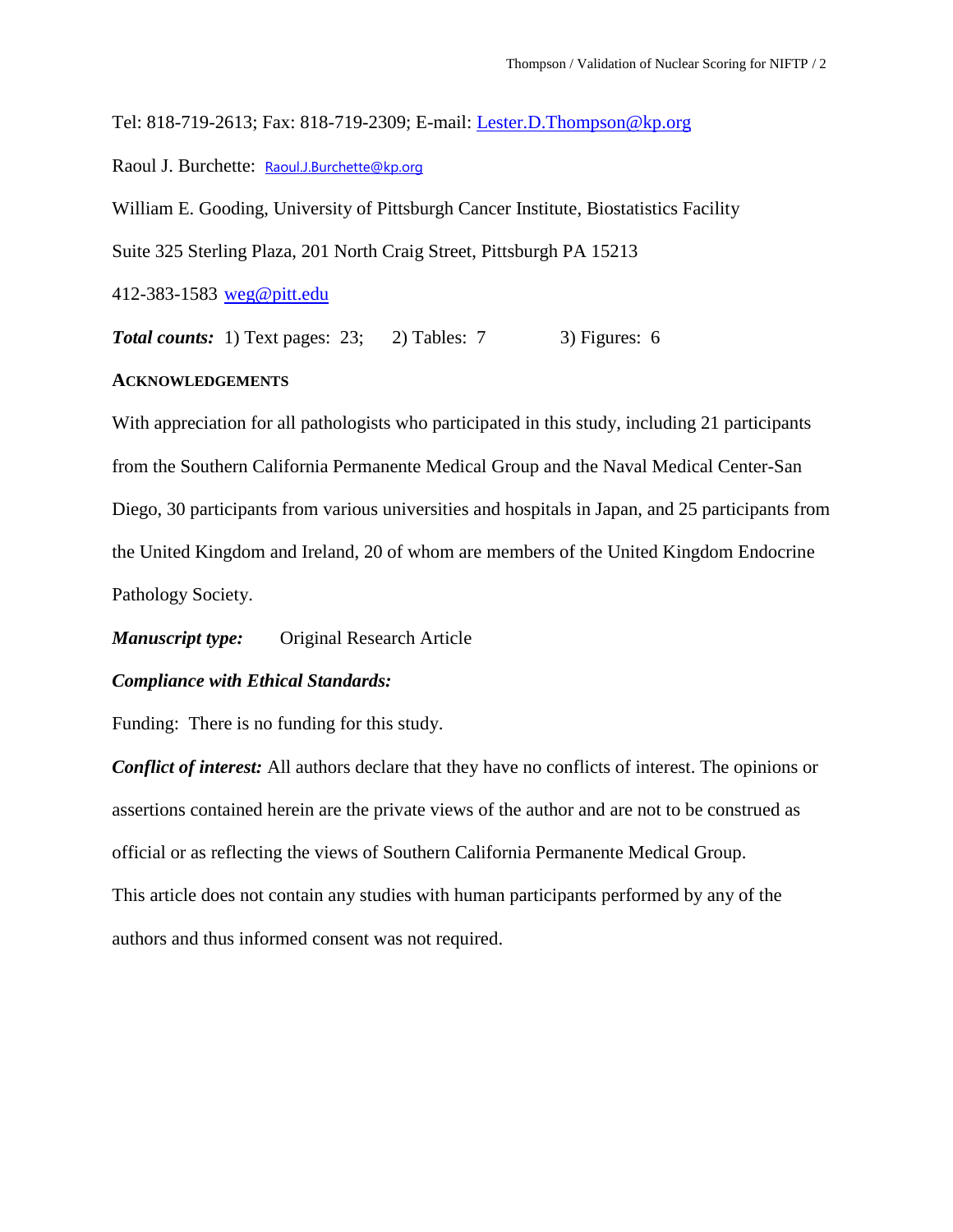#### **ABSTRACT**

*Aim*: To assess interobserver variation in reporting nuclear features of encapsulated follicular variant of papillary thyroid carcinoma, newly reclassified as non-invasive follicular thyroid neoplasm with papillary-like nuclear features (NIFTP), based on a proposed standardized scoring system.

*Methods*: An education module was individually reviewed as a pre-evaluation teaching guide of the specific features of classical papillary carcinoma, the specific inclusion and exclusion features for the diagnosis of NIFTP, and a catalogue of the standardized scoring system of the nuclear features of papillary carcinoma used to reach this diagnosis. Participants subsequently reviewed 30 cases of thyroid lesions previously scored by members of the Endocrine Pathology Society Working Group for the Re-evaluation of the Encapsulated Follicular Variant of Papillary Thyroid Carcinoma. There was one uninvolved reference image to demonstrate fixation, processing and cell size and one image from each case for scoring, with results recorded for each participant. The location of training (country and program), years as a practicing pathologist, and approximate number of thyroid gland surgical cases diagnosed per year were recorded. The degree of agreement between participants was assessed by kappa statistics, using the individual criteria and the average, composite scores of the Working Group as a point of comparison. *Results*: Using the Nuclear Standardized Scoring System, the interobserver agreement for final diagnosis score was generally excellent: unweighted and weighted kappa values between individual observers ranging from 0.242 to 0.930 (average 0.626). There was significant agreement between observers in reaching an interpretation of the presence or absence of nuclear features to diagnose NIFTP (score 0-1 versus score of 2-3), with California pathologists, 0.63 (median 0.66, SD 0.15), Japanese pathologists, 0.64 (median 0.66, SD 0.16) and UK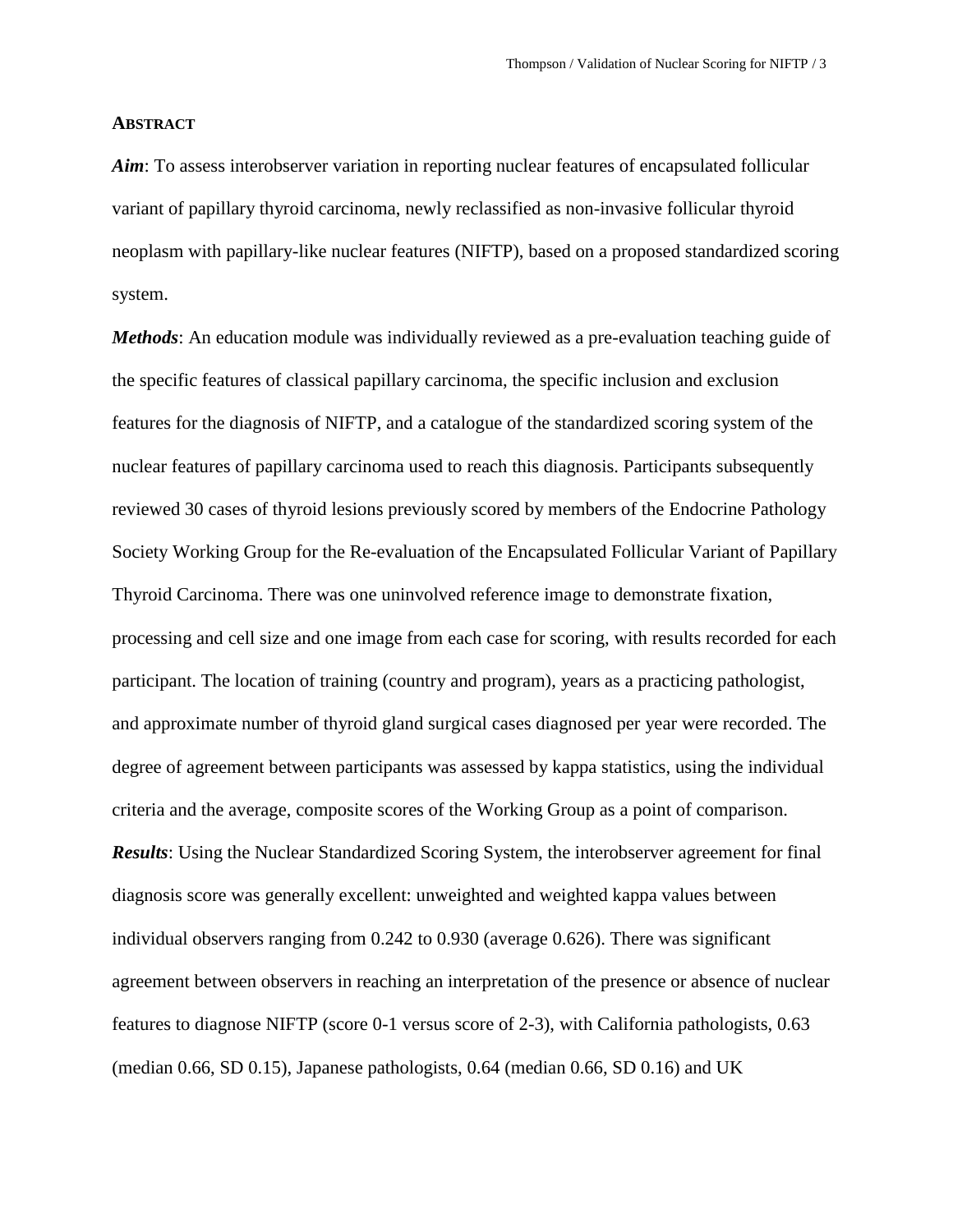pathologists, 0.60 (median 0.57, SD 014) compared to the expert panel, 0.70 (median 0.73, SD 0.19).

*Conclusions*: Use of the nuclear scoring system to evaluate the nuclear features of papillary thyroid carcinoma as applied to reach the diagnosis of NIFTP shows a good to substantial interobserver agreement, suggesting consensus can be reached in diagnosing the nuclear features required for this newly reclassified tumor.

*Key Words:* Thyroid neoplasms; Thyroid cancer, papillary; Carcinoma, papillary follicular/pathology; consensus; observer variation; scoring system; humans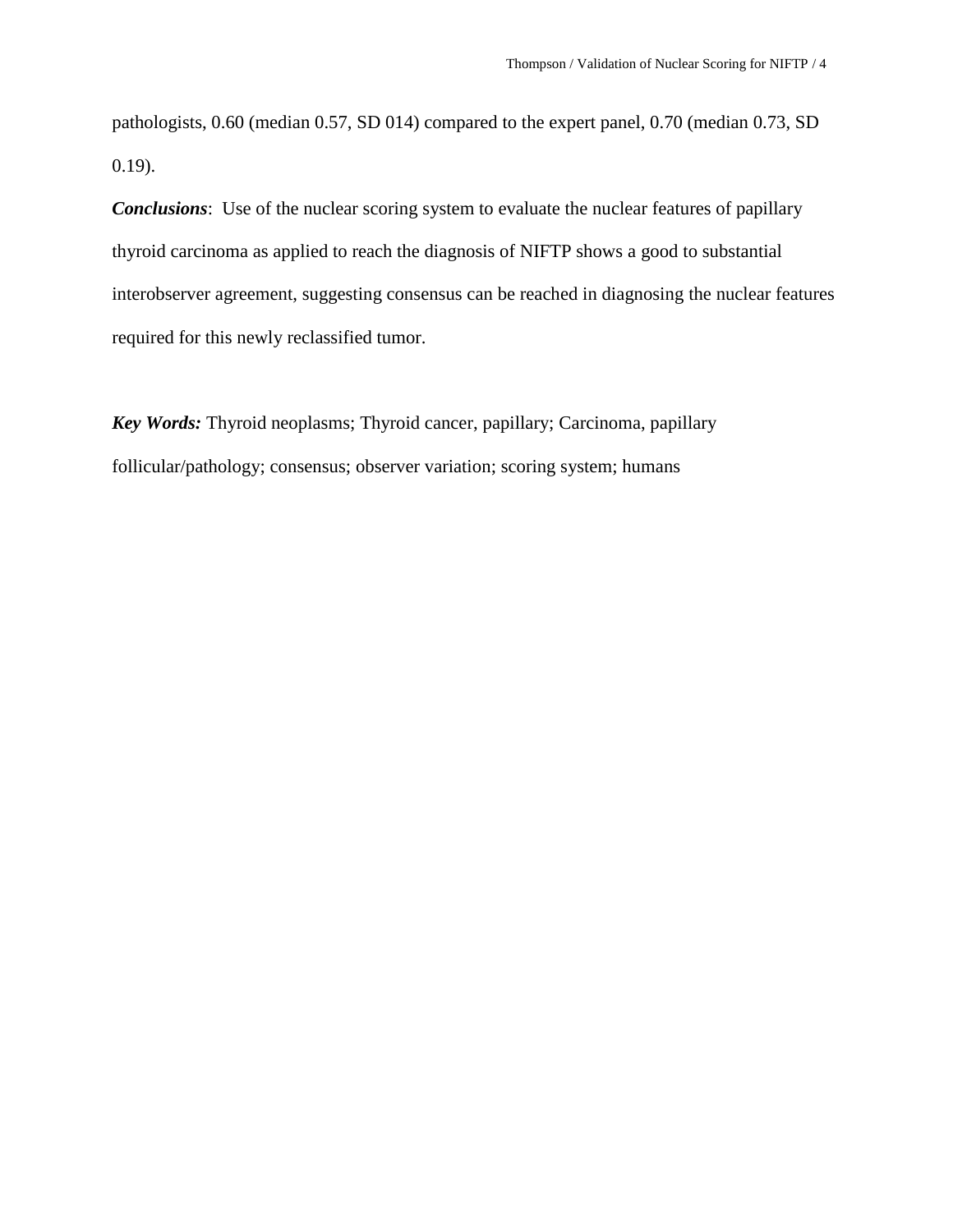#### **INTRODUCTION**

Papillary thyroid carcinoma (PTC) is the most common malignant neoplasm of the thyroid gland worldwide, usually associated with an excellent survival. Recently, "*The Endocrine Pathology Society Conference for Re-examination of the Encapsulated Follicular Variant of Papillary Thyroid Cancer*" convened March 20-21, 2015 in Boston, MA, and based on extensive evaluation of cases, outcome data and the development of a set of specific inclusion and exclusion criteria, issued a new name for this entity: *Noninvasive follicular thyroid neoplasm*  with *papillary-like nuclear features* (NIFTP).<sup>1</sup> During discussion by the 24 member experts, the notion of criteria reproducibility, specifically as it relates to the nuclear features of PTC was a major concern. Previous studies have shown considerable interobserver and intraobserver variability among experts in the diagnosis of the cytomorphonuclear features of papillary carcinoma in follicular variant tumors,<sup>[2,](#page-13-0) [3](#page-13-1)</sup> with a range from 17 to 100%. Only 1 of 15 cases achieved unanimous agreement in one such review,<sup>2</sup> while concordance was achieved in 39% in another.<sup>3</sup> Thus, there seems to be a need to validate the nuclear features of PTC, perhaps including a hierachy of importance, and a qualitative assessment of these features in order to be reproducible, and hence achieve a more precise and potentially accurate overall diagnosis. Towards this end, only the nuclear features of PTC were examined in this validation, while the other architectural and cellular findings were not included (these criteria include: invasion, follicular architecture, papillae, psammoma bodies, necrosis, mitotic activity, encapsulation, colloid tincture, fibrosis and multinucleated giant cells or crystalloids). Specifically, the tumors showed a follicular pattern without papillae identified, so that architectural findings could not bias interpretation of the cytomorphonuclear features. Further, no minimum quantitative area within a tumor that showed nuclear features of PTC was established. One author has used at least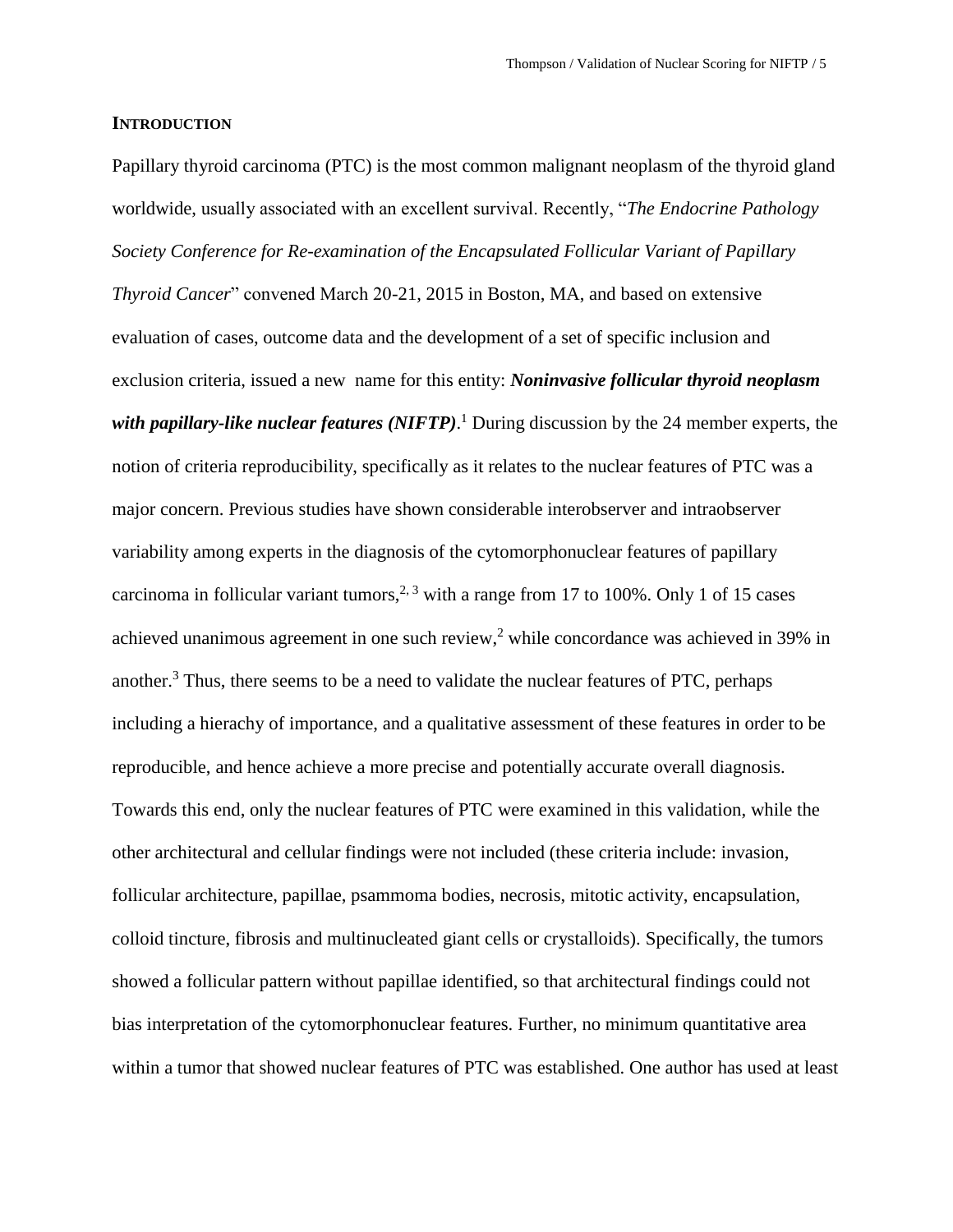3 high power fields showing nuclear features of PTC per 3 mm of tumor diameter to establish bone fide nuclear features,<sup>4</sup> but this quantitation has not been tested. The are many cytomorphonuclear features of papillary carcinoma (Table 1). In discussion during the aforementioned consensus conference, nuclear alterations seem to get the most weighting by pathologists as they evaluate a case, but varying thresholds by each individual in application to an individual case, results in significant diagnostic variation. A standardized group of 3 major categories were defined by the consensus conference expert panel (Table 2), creating a binary "present" or "absent" value, and an assigned score of 0 or 1 for each major category. Therefore, nuclear size and shape; nuclear membrane irregularities; and nuclear chromatin characteristics are the three nuclear categories, with one point assigned if interpreted to be present. Overall, if there is a score of 2 or 3, then the nuclear features of PTC are sufficiently well developed as to be diagnostic (in whatever category tumor applied).

To validate and test the Nuclear Standardized Scoring System for papillary carcinoma nuclear features, cases were evaluated by general practicing pathologists in the United States, Japan and the United Kingdom (UK). The scores were then compared to the consensus conference experts, using individual scores, average scores and aggregates scores to determine a kappa reproducibility score.

#### **MATERIALS AND METHODS**

The same set of 30 images used to initially develop and then ultimately revalidate the Nuclear Standardized Scoring System for papillary carcinoma nuclear features by the 24 members of the expert panel was used to test the reproducibility by general practicing surgical pathologist (see eTable 5 of Nikiforov,  $et.$ <sup>1</sup>). One pathologist was excluded at his request at the time of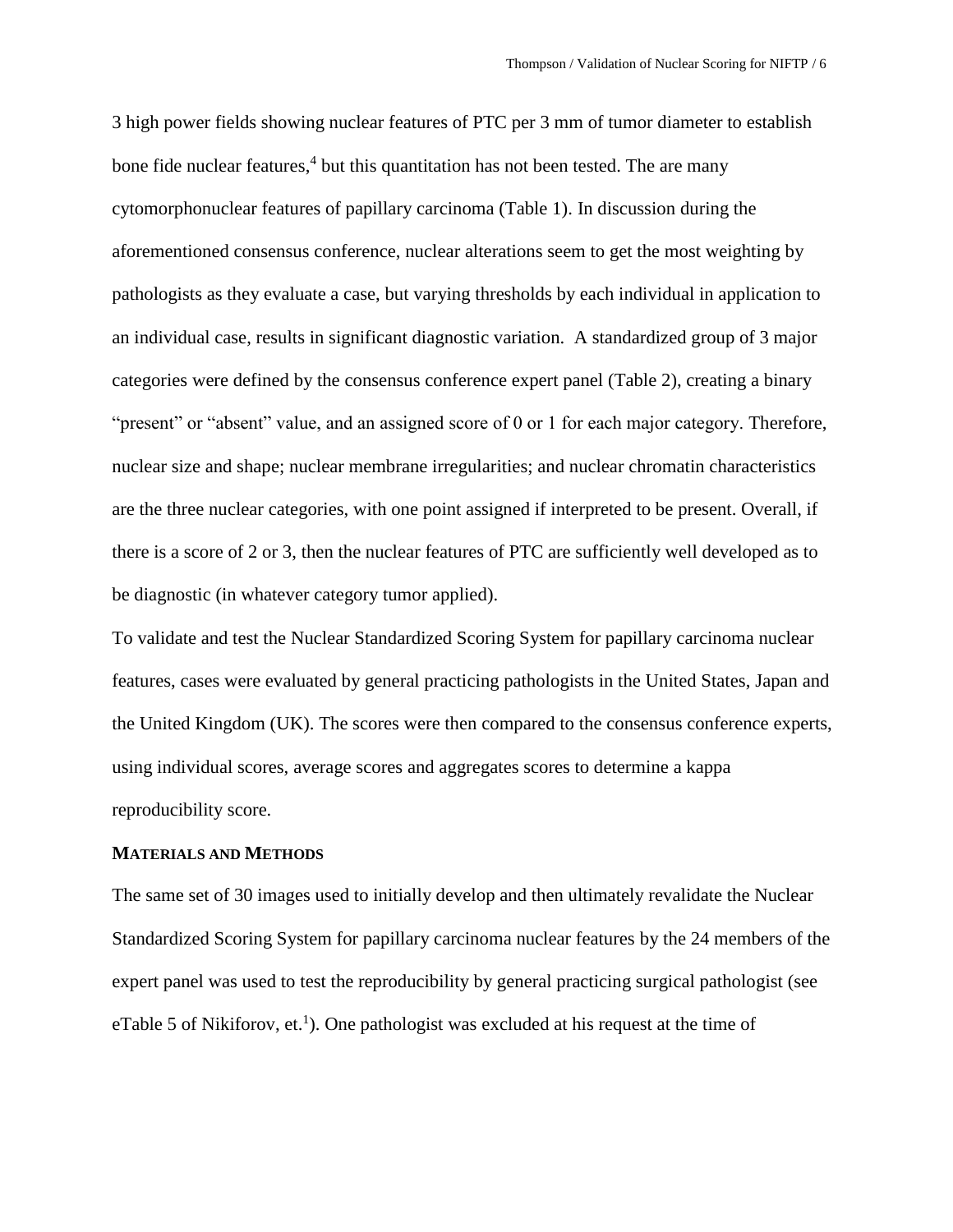publication, and one pathologist did not rescore the validated criteria, but the original recorded data was still employed in the kappa statistic evaluation.

The nuclear features of papillary carcinoma were grouped into 3 categories (Table 2):

(1) nuclear size and shape: nuclear enlargement, elongation, overlapping and crowding (Figure

1);

(2) nuclear membrane irregularities: irregular contours, nuclear grooves, nuclear folds, intranuclear cytoplasmic pseudoinclusions (Figure 2); and

(3) nuclear chromatin characteristics: chromatin clearing, margination to the membranes, glassy nuclei and fine even delicate chromatin (Figure 3).

A 3-point scoring scheme assigned each class of nuclear features a score of 0 or 1, with a range of scores from 0 to 3. Based on a mutation positive endpoint serving as the reference standard for the original test set (n=18 cases with molecular testing)<sup>1</sup>, a score of 0 or 1 was considered inadequate for the diagnosis of NIFTP (i.e. benign), while a score of 2 or 3 was considered sufficient for the diagnosis of NIFTP (see supplemental table 1 for additional information). The same visual guide used by the expert panel (see eFigure 4 of Nikiforov,  $et.$ <sup>1</sup>) was included at the start of the evaluation.

An invitation to participate was extended to 30 general surgical pathologists in California (United States of America), Japan and the United Kingdom (UK) by the authors (LDRT, KK, DNP).

The instructions were as follows:

1) Study the teaching module, highlighting the inclusion and exclusion criteria for the diagnosis (about 45-60 minutes);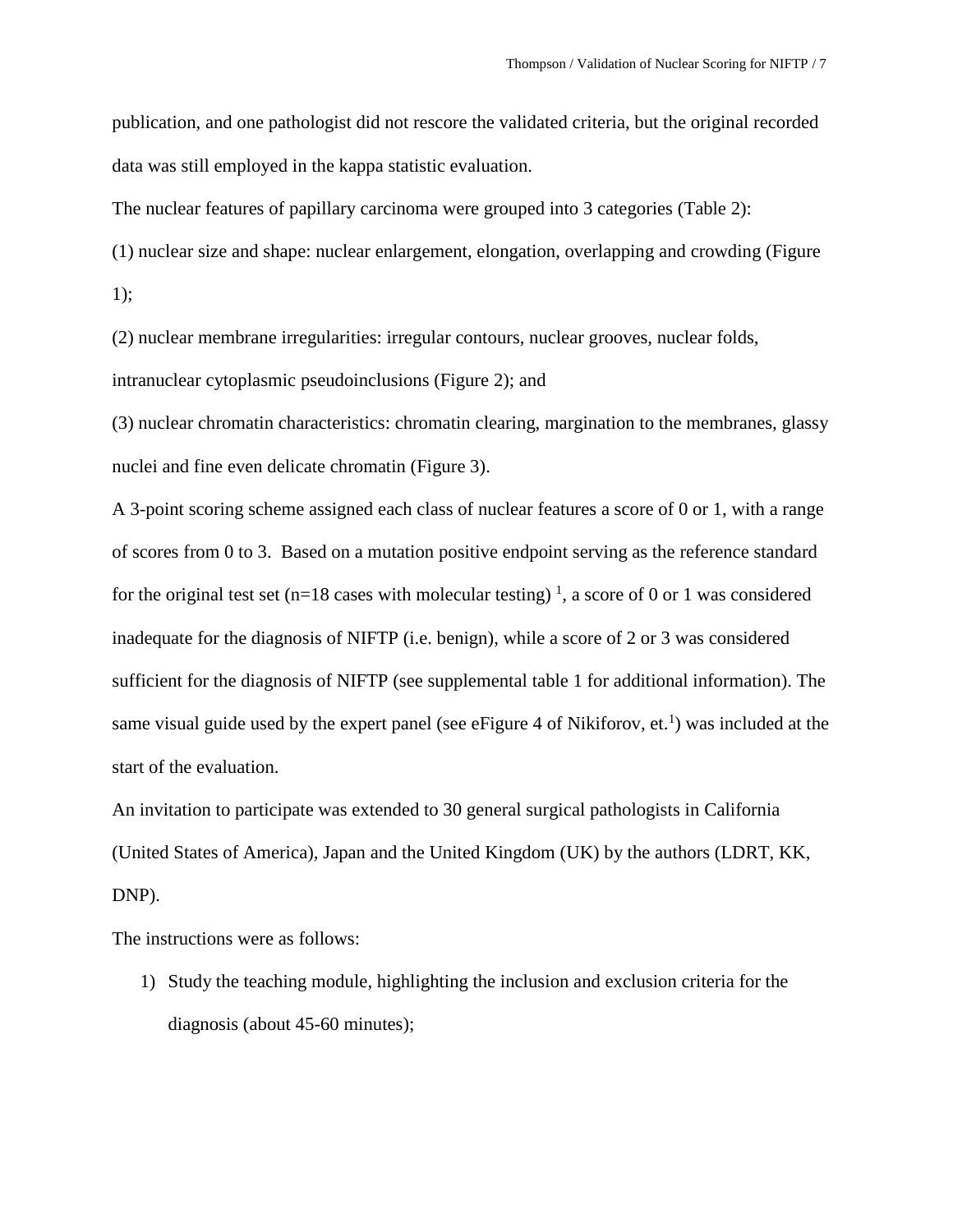- 2) Attempt to review the 30 cases in one or two seatings (i.e., over a short interval, estimating 30 minutes to complete);
- 3) Enter a score of "0" or "1" for each category;
- 4) Provide demographic data, including years of experience and volume of work;
- 5) Aggregated and individual results will be compared to the 24 endocrine expert pathologists for statistical evaluation of reproducibility;

A 72-page training module (PDF) was distributed with the invitation (an expanded version can be viewed via: DOI: 10.13140/RG.2.1.2063.9124), along with a spreadsheet that included the case number and 3 columns in which to score the three nuclear feature categories (Table 2). The "total score" was automatically calculated using the standard Excel spreadsheet sum function. Additional recorded data included the number of whole years as a practicing pathologist (post training), residency training program attended, fellowship training and/or certification, board certification and/or additional board certification, and a reasonable approximation of total number of thyroid surgical pathology cases diagnosed/signed out per year.

Completed spreadsheets were received from 21 pathologists in the greater Southern California region, 30 pathologists in Japan, and 26 pathologists from the UK, which comprised the basis for all further analysis. Each groups' demographics are summarized in Table 3. A few explanatory notes regarding the demographics are highlighted in supplemental Table 2 for sake of completeness.

Previously published molecular data served as the reference standard to fit a randomeffects logistic regression model to predict molecular diagnosis based on molecular status and individual pathologist's nuclear score as previously described  $<sup>1</sup>$ . The logistic model accounted for</sup> correlation among pathologists evaluating the same case. Based on prior validation {Nikiforov,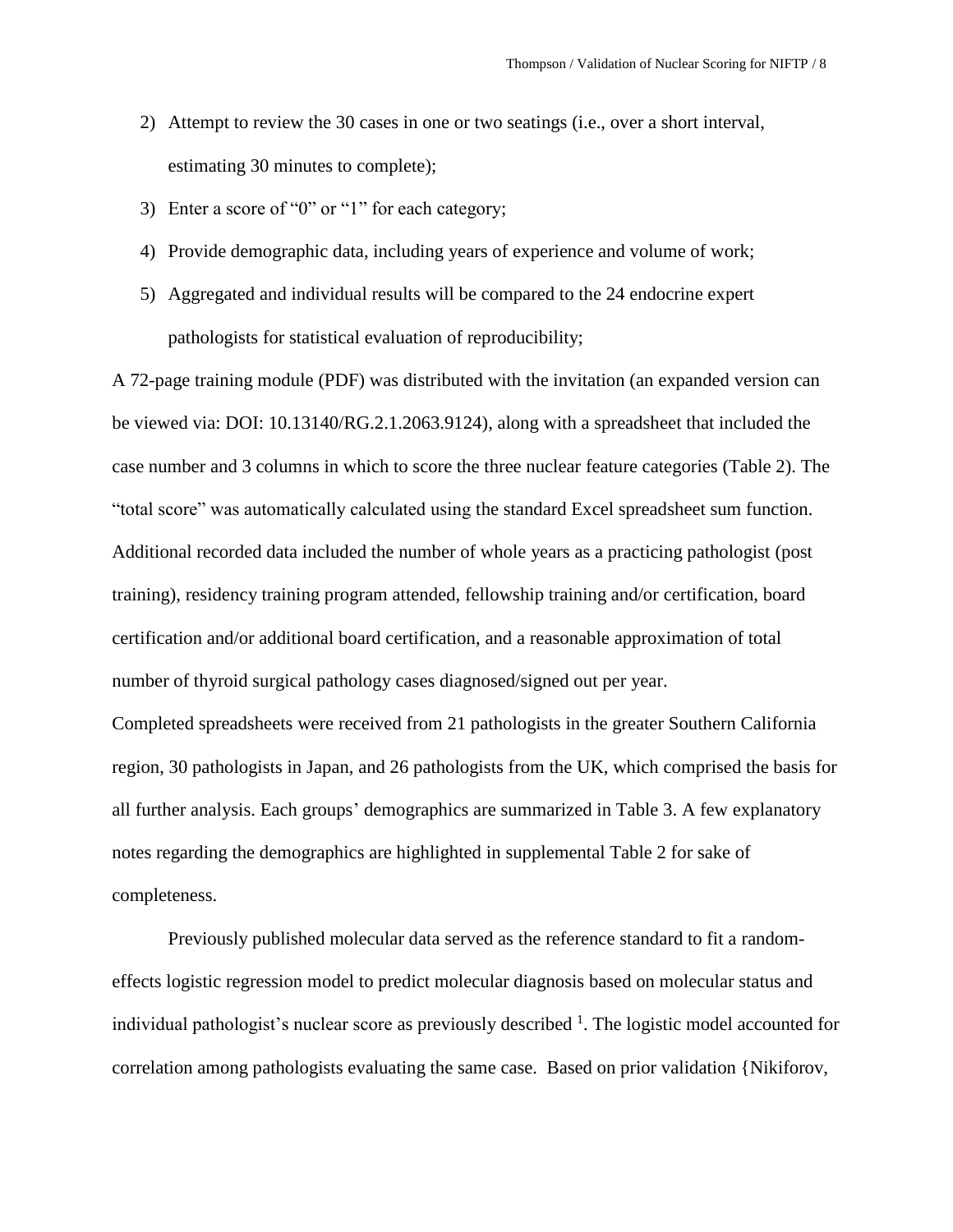2016 #6064, score 0-1 was used to identify mutation-negative and score 2-3 mutation-positive lesion.

The received data were also analyzed using a kappa statistic (McNemar statistic) for all 30 cases for each of the 24 expert pathologists, and each of the individual pathologists from each of the 3 geographic regions, including calculation of a super kappa (weighted Kappa). Mean, median, range and standard deviation was calculated for each group. Kappa statistics were also calculated for each of the criteria for the experts and well as for each participant, with averages, medians and standard deviations. A super kappa was calculated as a sum of the numerators of the individual kappas divided by the sum of the denominators of the individual kappas for each reviewer as a form of weighted kappa. The results were based on comparing each reviewer to the expert consensus for each criteria and also for the overall diagnosis, while the experts were also compared to their own consensus. Standard commercial available software (statistical package for the social sciences, SPSS) was used for these calculations, using confidence intervals of 95% for all positive findings and an alpha level set at  $p<0.05$ .

The kappa statistic (kappa coefficent) uses 1 to indicate perfect agreement and 0 indicating agreement by pure chance alone. The following kappa statistics are used for interpretation in this paper:

| Kappa         | <b>Agreement</b>         |
|---------------|--------------------------|
| $0.01 - 0.20$ | Slight agreement         |
| $0.21 - 0.40$ | Fair agreement           |
| $0.41 - 0.60$ | Moderate agreement       |
| $0.61 - 0.80$ | Substantial agreement    |
| $0.81 - 0.99$ | Almost perfect agreement |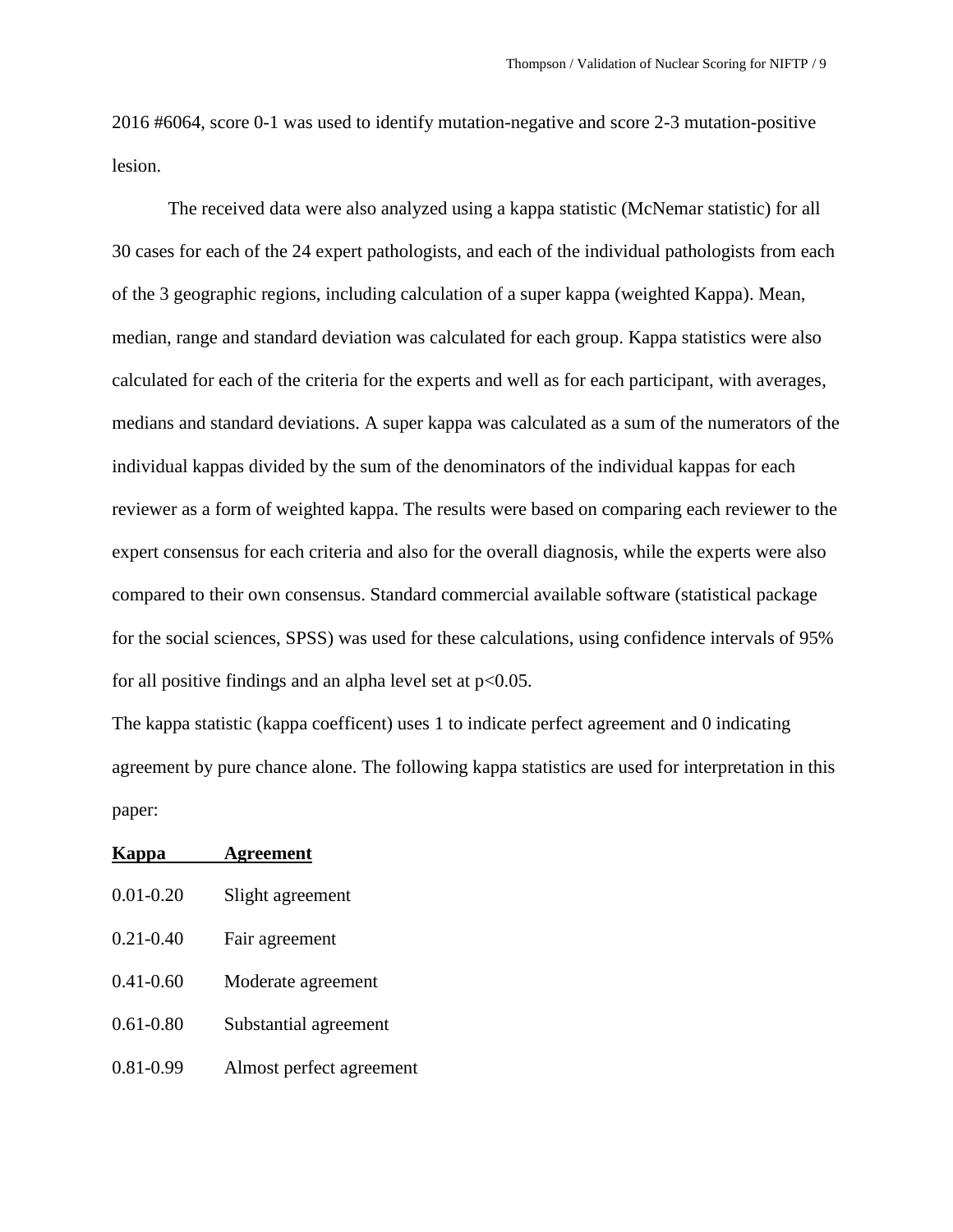#### **RESULTS**

Each pathologist from each geographic region provided a 0 or 1 value for each of the 3 nuclear categories. For example, a reference of normal, uninvolved adjacent thyroid gland parenchyma from the same slide captured at the same magnification was provided (Figures 4-6), while a single, representative high power field (20x magnification) using an Aperio scanned digital image from 30 different cases were included for review. These were the same cases reviewed by the expert panel, although the images included in this publication are unique from those already published, included for illustrative purposes only.

The overall average score for each case by geographic region (Table 4) was calculated, showing, on average, a substantially similar result for each case between the individual groups when compared to the experts. The UK pathologists scored cases with an overall lower average total score than the experts, Californian or Japanese pathologists. As each case was individual, a standardized mean could not be achieved, but suffice it to say there was an overall bias towards a lower total score among UK pathologists.

Across all pathologists, utilizing 0 or 1 to be diagnostic of a benign nodule and a score of 2 or 3 to be diagnostic of NIFTP, the nuclear scoring system demonstrated: a sensitivity of 75.0% (95% CI, 72.2%-77.6%), specificity of 76.9% (95% CI, 72.4%-80.8%), and overall accuracy of 75.5% (73.2%-77.7%). The accuracy of the model was not significantly influenced by country, years of experience or number cases seen. However, the UK pathologists trended towards lower accuracy, while there was a very slight trend towards improved accuracy with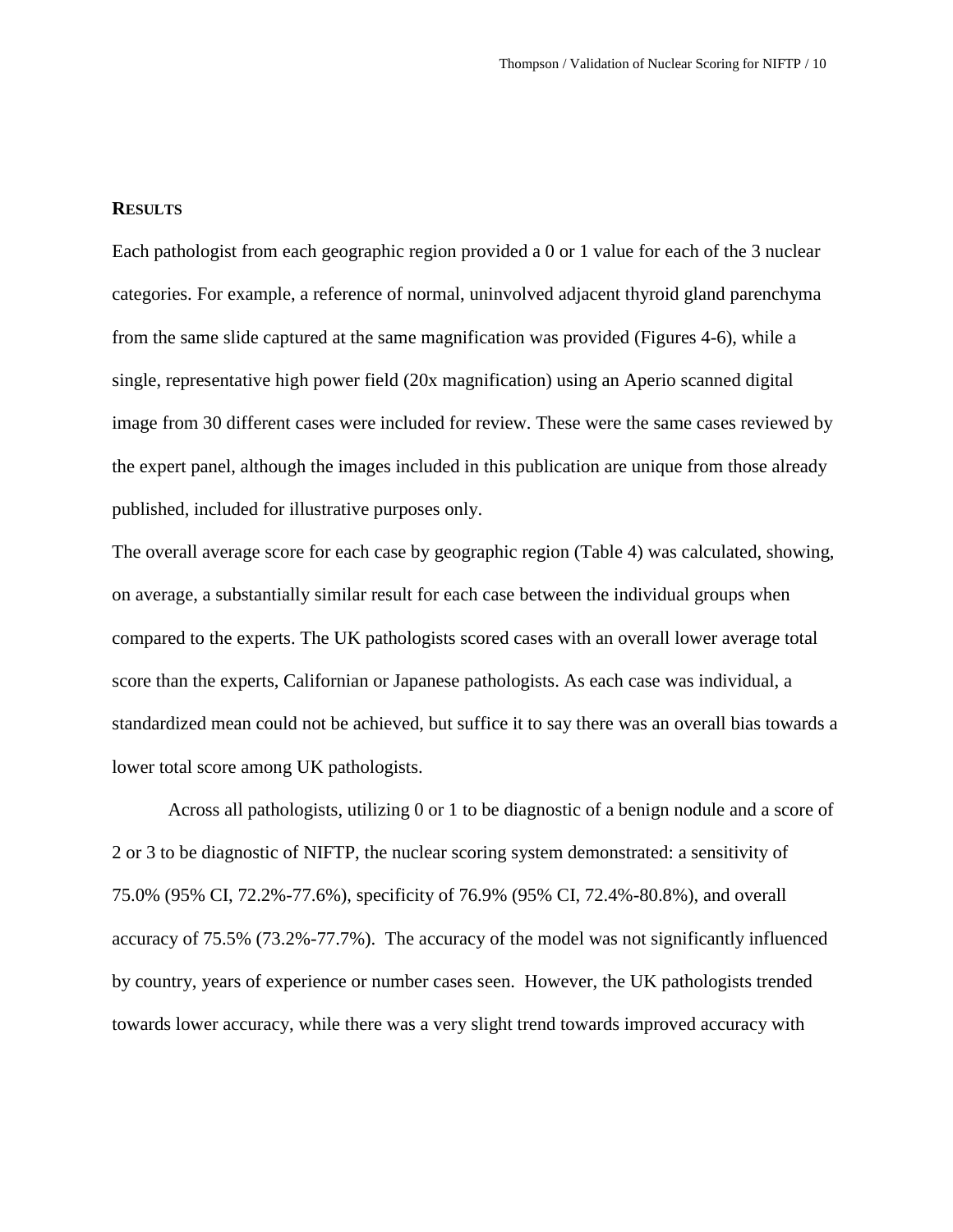increased experience and number of cases (see supplemental Table 3, and supplemental Figures 1, and 2).

Overall, a kappa statistic was rendered for each of the individual criterion and as a predictor of final diagnosis (Table 5), with a super kappa calculated as a weighted average. Again, the UK pathologists tended to show a lower overall mean score for each criterion, with the first criterion (nuclear size and shape) the most likely to be difficult to achieve a meaningful kappa statistic. However, when all three criteria were aggregated to achieve a final diagnosis score (either 0/1 or 2/3 total score), then a substantial agreement was achieved, with a kappa statistic from 0.6 to 0.64 for the general surgical pathologists in comparison to 0.70 for the expert pathologists. The super kappa statistic yielded a kappa of 0.55 to 0.56 in comparison to 0.61 for the experts, again a finding that showed moderate to substantial agreement. Overall, the bin midpoint kappa values suggested a good to substantial agreement (Table 6) for each of the geographic areas, a finding that was similar to the results for the experts. When compared as overall kappa statistics between the regions, there was significant reproducibility (Figure 7).

### **DISCUSSION**

This validation study has demonstrated a reasonable likelihood that general surgical pathologists will be able to apply the criteria of the NIFTP Nuclear Standardized Scoring System to an individual case and achieve a result that is in good to substantial agreement with expert pathologists. Reproducibility is important in the ability to apply specific criteria, and that was the main aim of this validation. Thus, the remaining criteria (invasion, patterns of growth, area of tumor with the nuclear features of PTC) were not evaluated in this cohort.

Accuracy of the previously established cut-off using the cases in this set with molecular results as a reference standard as previously calculated appears to be somewhat lower as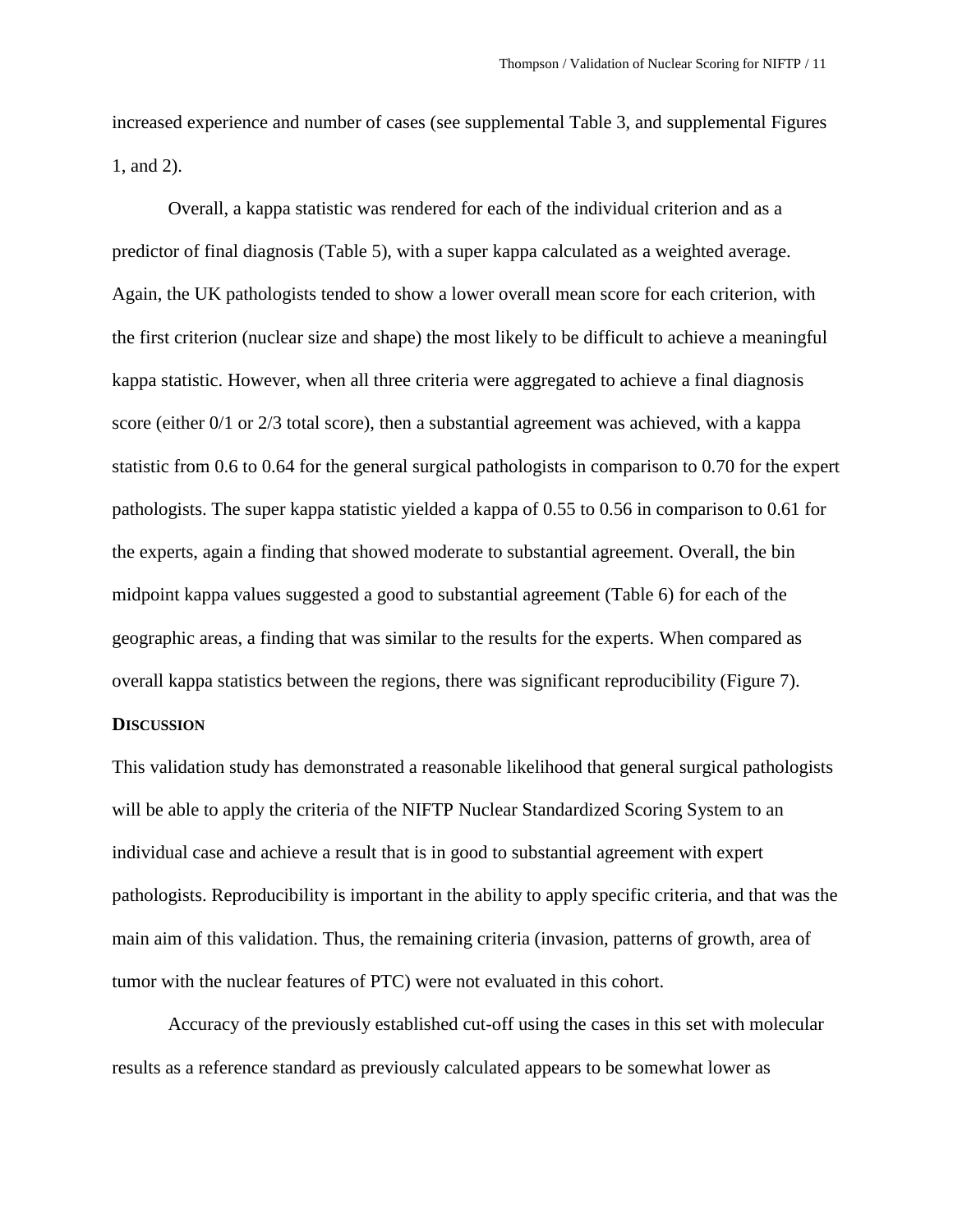compared to that of the original expert scoring {Nikiforov, 2016 #6064}. This is not an entirely unexpected, since in addition to "expertise," the expert group was additionally primed repeatedly over the course of several months by continued teleconferences and thus visual repetition of specific nuclear features that likely improved standardization of thresholds within the group. Even with a diagnostic accuracy of  $\sim$ 75% when extending to this international group of 77 pathologists, the performance of this scoring system is still improved from the historical precedent in prior (albeit smaller) studies of follicular patterned lesions <sup>2</sup>. Thus even with some deprecation from the accuracy of the original expert group, the performance of the nuclear scoring system is still favorable.

Neither, number of years in practice, number of cases reviewed, nor location significantly factored into the accuracy of the model. However, as expected, there is slight a trend towards a higher number of cases (experience) per year and a higher number of years in practice being correlated to being able to recognize the nuclear features with greater consistency and reproducibility, and thus "accuracy" in final diagnosis. However, the estimated number of cases is fraught with bias, and the exact number of years in practice versus years of specialization or years post training is different for each of the locales. Interestingly, there is a trend towards reduced scoring by the UK pathologists. It is well known that there is geographic variation in applying thresholds for follicular patterned lesions  $3.5$ . UK and European pathologists have an overall different training and threshold for the interpretation of the nuclear features of papillary carcinoma, and thus this lower scoring is to be expected. However, when tasked with reviewing the education module before scoring, there may be a change or increase in scoring. This trend will be open to further discussion as greater experience with the diagnostic term and its application is developed.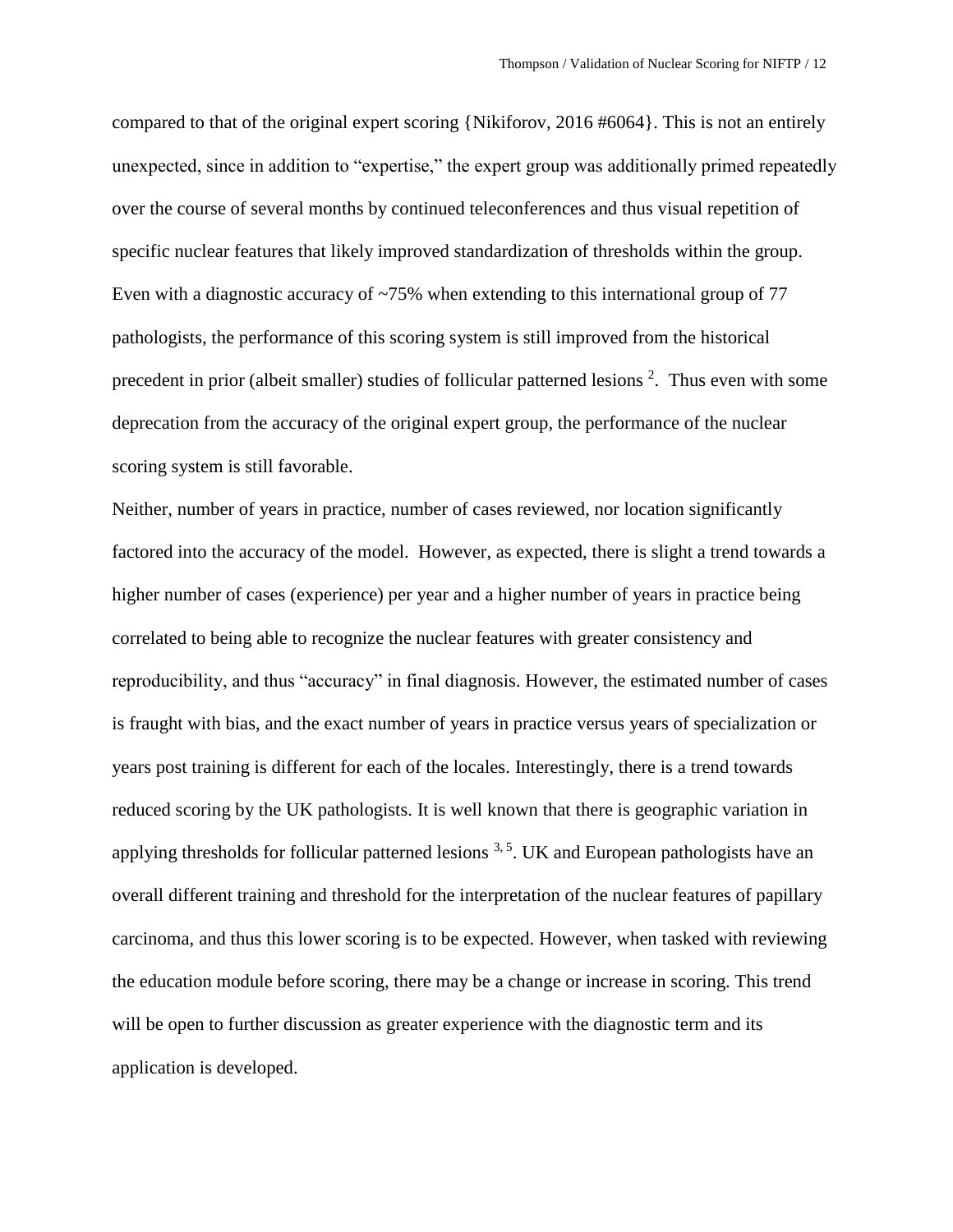It seems that with education and experience, "*The Endocrine Pathology Society Conference for Re-examination of the Encapsulated Follicular Variant of Papillary Thyroid Cancer*" criteria for scoring the nuclear features considered diagnostic of papillary-like nuclear features can be applied with reproducibility and yield similar diagnostic results between experts and general practicing pathologists for the newly reclassified *Non-invasive follicular thyroid neoplasm with papillary-like nuclear features (NIFTP)*.

### **CONCLUSION**

There is good to substantial agreement between general surgical pathologists around the globe and expert endocrine pathologists in achieving reproducible Nuclear Standardized Scoring System for papillary carcinoma nuclear features total scores for the classification of the nuclear features of papillary carcinoma. This NIFTP Nuclear Standardized Scoring System can thus be applied with confidence in approaching thyroid gland nodules or tumors in attempting to yield a reproducible result between independent reviewers of these nuclear features.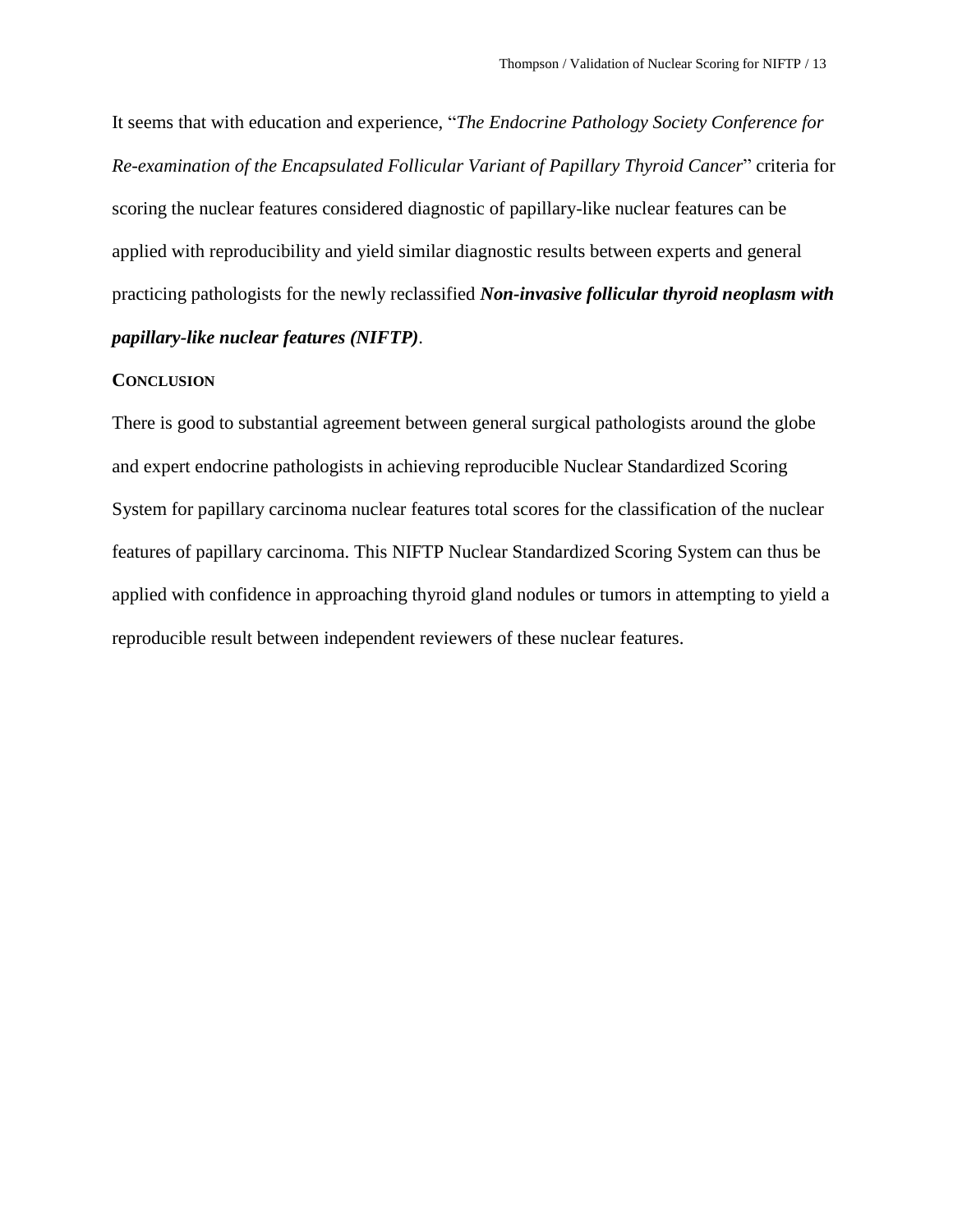### **REFERENCES**

- 1. Nikiforov YE, Seethala RR, Tallini G, et al. Nomenclature Revision for Encapsulated Follicular Variant of Papillary Thyroid Carcinoma: A Paradigm Shift to Reduce Overtreatment of Indolent Tumors. JAMA Oncol. 2016;2: 1023-1029.
- <span id="page-13-0"></span>2. Elsheikh TM, Asa SL, Chan JK, et al. Interobserver and intraobserver variation among experts in the diagnosis of thyroid follicular lesions with borderline nuclear features of papillary carcinoma. Am J Clin Pathol. 2008;130: 736-744.
- <span id="page-13-1"></span>3. Lloyd RV, Erickson LA, Casey MB, et al. Observer variation in the diagnosis of follicular variant of papillary thyroid carcinoma. Am J Surg Pathol. 2004;28: 1336-1340.
- 4. Thompson LDR. Ninety-four cases of encapsulated follicular variant of papillary thyroid carcinoma: A name change to Noninvasive Follicular Thyroid Neoplasm with Papillary-like Nuclear Features would help prevent overtreatment. Mod Pathol. 2016;29: 698-707.
- <span id="page-13-2"></span>5. Hirokawa M, Carney JA, Goellner JR, et al. Observer variation of encapsulated follicular lesions of the thyroid gland. Am J Surg Pathol. 2002;26: 1508-1514.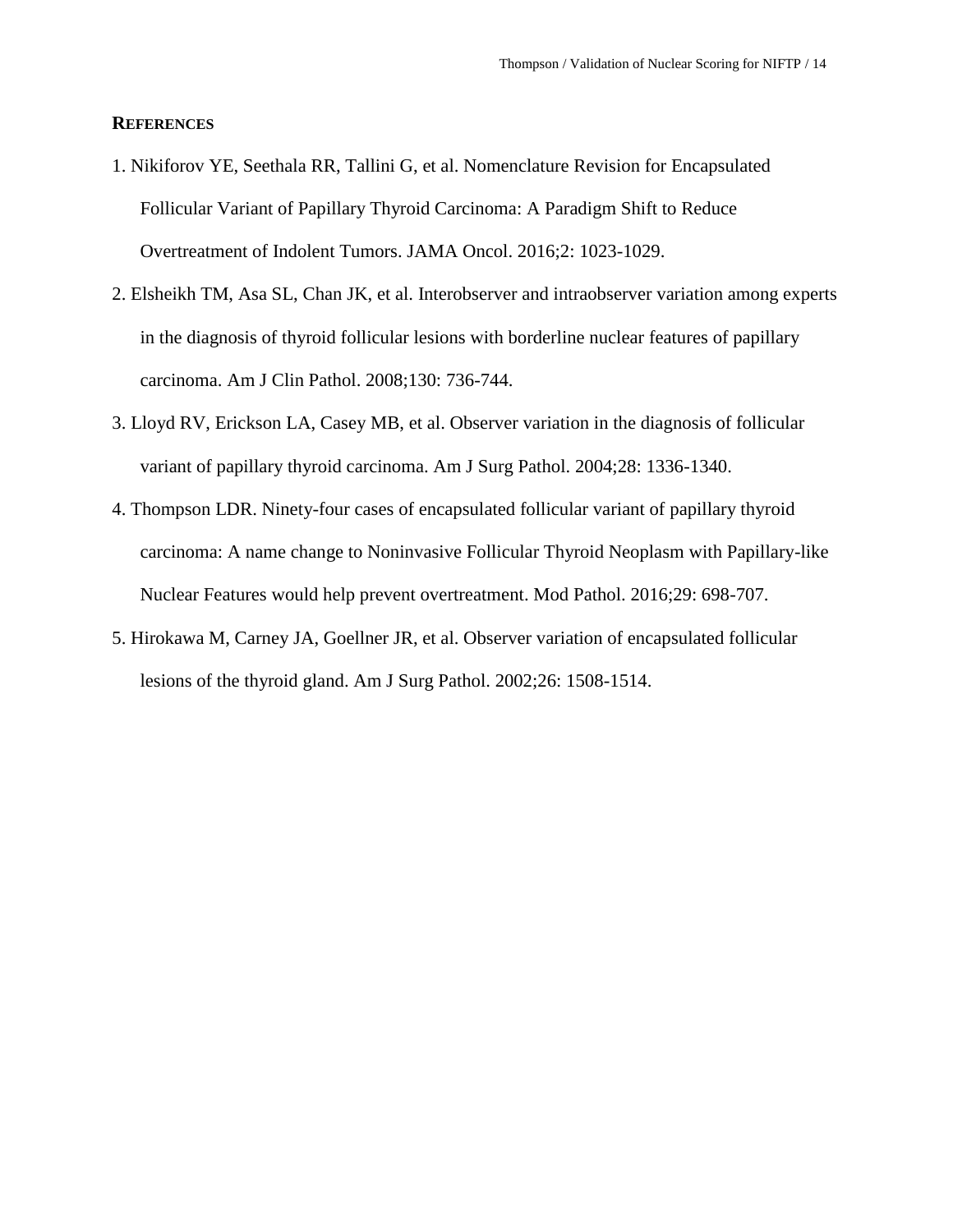## **TABLES**

# **Table 1: Cytomorphonuclear Features of Papillary Thyroid Carcinoma.**

| Enlarged cells (compared to adjacent parenchyma)                    |
|---------------------------------------------------------------------|
| Increased (high) nuclear to cytoplasmic ratio                       |
| Nuclear enlargement                                                 |
| Nuclear overlapping                                                 |
| Nuclear crowding (high cellularity)                                 |
| Nuclear elongation                                                  |
| Irregular nuclear placement within the cell (luminal, mid or basal) |
| Nuclear grooves or folds                                            |
| Nuclear contour irregularities (demi-lunes, rat-bites)              |
| Intranuclear cytoplasmic psuedoinclusions                           |
| Pale, fine delicate nuclear chromatin distribution                  |
| Nuclear chromatin clearing (Orphan Annie nuclei)                    |
| Nuclear chromatin margination/condensation at the periphery         |
| Prominent nuclear membranes                                         |
| Multiple nucleoli                                                   |
| Nucleoli identified on the nuclear membrane                         |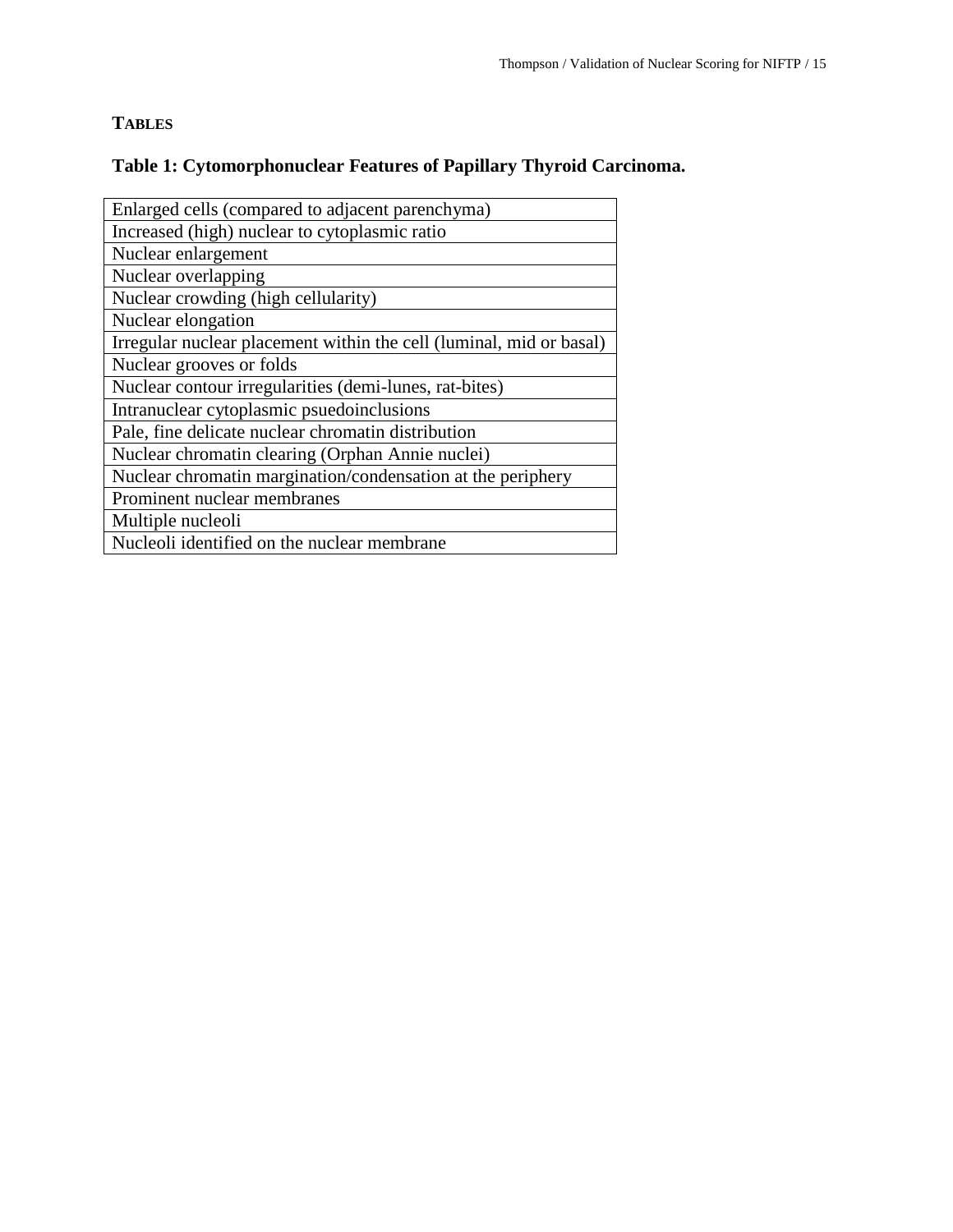| Nuclear features (1 point each)                                                                 | <b>Criteria</b>                                          |  |  |
|-------------------------------------------------------------------------------------------------|----------------------------------------------------------|--|--|
| 1. Size and shape                                                                               | Enlargement, elongation, crowding, overlapping           |  |  |
| 2. Membrane irregularities                                                                      | Irregular contours, grooves, folds, intranuclear         |  |  |
|                                                                                                 | cytoplasmic inclusions                                   |  |  |
| 3. Chromatin characteristics                                                                    | Chromatin clearing, margination to the nuclear           |  |  |
|                                                                                                 | membranes, glassy nuclei, fine-even delicate chromatin   |  |  |
| Score:                                                                                          | 0: absent or only slightly expressed                     |  |  |
|                                                                                                 | 1: present or well developed                             |  |  |
| Total score:                                                                                    | 0 or 1: Not diagnostic                                   |  |  |
|                                                                                                 | 2 or 3: Diagnostic of papillary thyroid carcinoma nuclei |  |  |
| $\mathbf{1}$<br>$\mathbf{r}$ $\mathbf{r}$ $\mathbf{r}$ $\mathbf{r}$<br>$\cdots$<br>$\mathbf{r}$ |                                                          |  |  |

# **Table 2: Nuclear Features of Papillary Thyroid Carcinoma Scoring Criteria.\***

 $*$ Modified from Nikiforov, et. al.  $<sup>1</sup>$ </sup>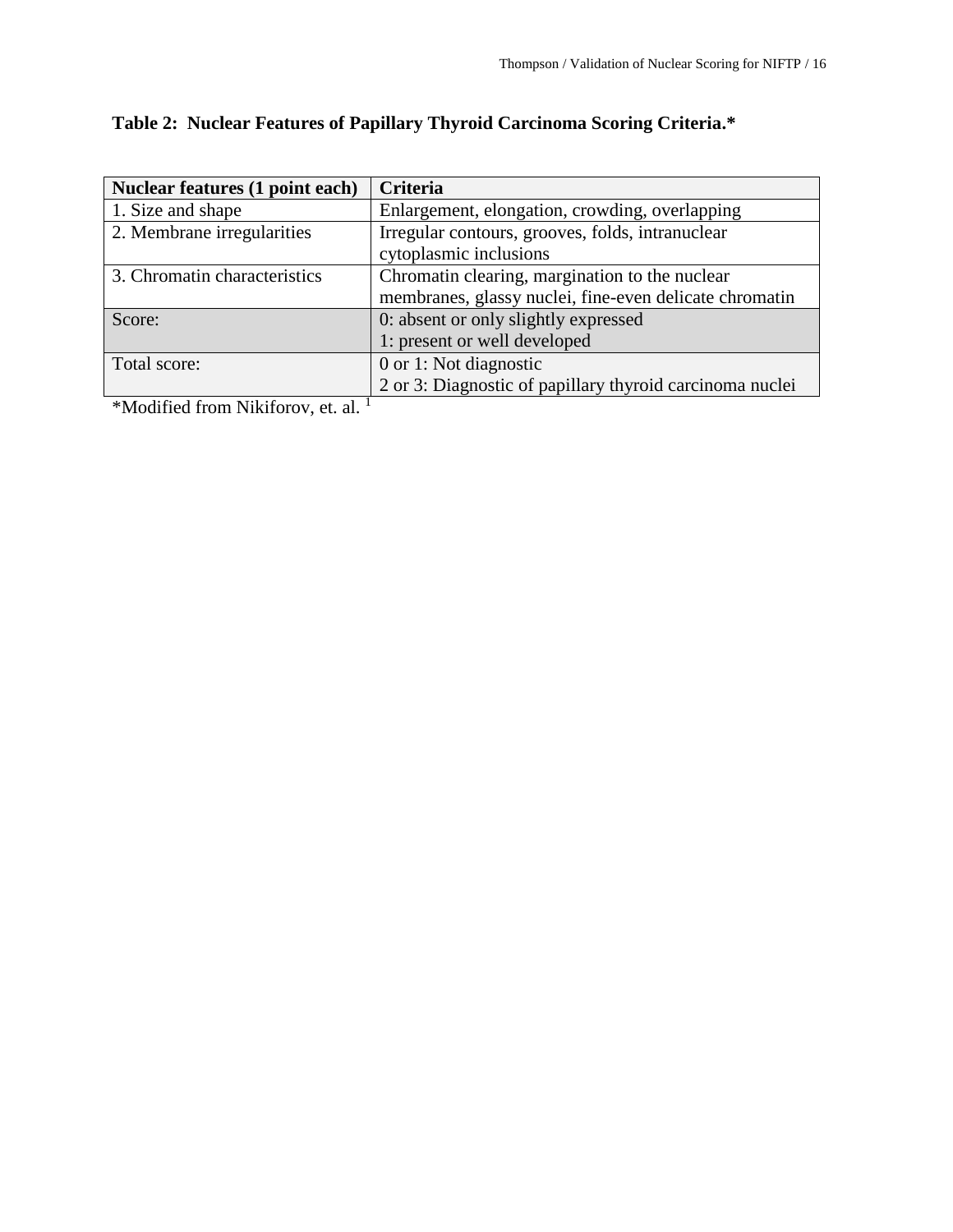| <b>Characteristic</b>                           | <b>United</b><br><b>States of</b><br>America | Japan     | <b>United</b><br><b>Kingdom</b> |
|-------------------------------------------------|----------------------------------------------|-----------|---------------------------------|
| <b>Total Number</b>                             | 21                                           | 30        | 26                              |
| Years of practice:                              |                                              |           |                                 |
| Range                                           | $1 - 36$                                     | $1 - 31$  | $1 - 41$                        |
| Mean                                            | 13.6                                         | 15.6      | 14.9                            |
| Median                                          | 10.0                                         | 14.5      | 15.0                            |
| Number of unique residency training programs    | 13                                           | n/a       | 7                               |
| Fellowship or additional training               | 16                                           | 28        | 8                               |
| Cytology                                        | 5                                            | 28        | 6                               |
| <b>Surgical Pathology</b>                       | $\overline{4}$                               | n/a       | $\overline{2}$                  |
| Other                                           | 7                                            | n/a       | n/a                             |
| Board certification                             | 21                                           | 30        | 20                              |
| Estimated/actual annual number of thyroid cases |                                              |           |                                 |
| Range                                           | $6 - 69$                                     | $5 - 150$ | $10 - 300$                      |
| Mean                                            | 20.2                                         | 37.5      | 96.9                            |
| Median                                          | 14                                           | 30        | 67.5                            |

**Table 3: Demographics of General Surgical Pathologists**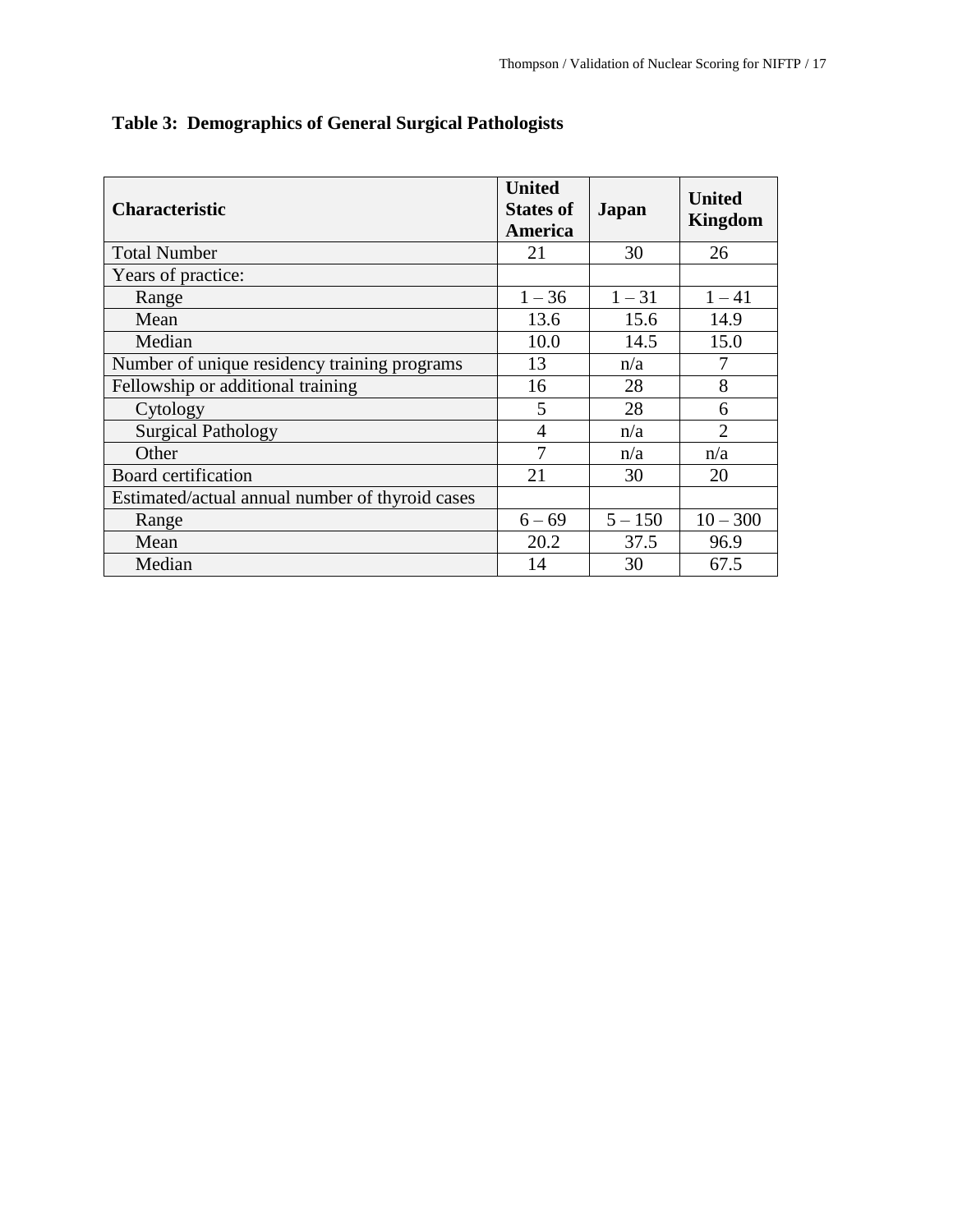# **Table 4: Overall Mean Score for Each Case by Geographic Group Compared to the**

# **Expert Panel**

| Case # | <b>Experts</b> | <b>USA</b> | <b>Japan</b> | UK    |
|--------|----------------|------------|--------------|-------|
| A8     | 2.958          | 3.000      | 2.800        | 2.731 |
| A26    | 2.500          | 2.762      | 2.600        | 2.192 |
| A27    | 2.042          | 1.952      | 2.000        | 1.462 |
| A29    | 1.125          | 1.286      | 1.300        | 1.385 |
| A35    | 2.708          | 2.476      | 2.633        | 2.423 |
| A36    | 2.375          | 1.619      | 1.967        | 1.692 |
| A37    | 0.083          | 0.000      | 0.133        | 0.115 |
| A38    | 1.625          | 1.524      | 1.267        | 1.538 |
| A41    | 1.208          | 1.000      | 0.800        | 0.962 |
| A43    | 1.125          | 0.952      | 0.867        | 0.500 |
| A46    | 0.667          | 0.476      | 0.400        | 0.077 |
| A47    | 0.792          | 1.143      | 1.133        | 0.731 |
| A52    | 0.167          | 0.048      | 0.100        | 0.154 |
| A56    | 1.042          | 0.619      | 0.800        | 0.423 |
| A58    | 1.333          | 1.238      | 1.367        | 1.077 |
| A59    | 2.167          | 2.238      | 2.033        | 1.923 |
| A60    | 0.000          | 0.333      | 0.167        | 0.115 |
| A62    | 2.708          | 2.810      | 2.600        | 2.615 |
| A73    | 2.750          | 2.810      | 2.467        | 2.577 |
| A79    | 2.292          | 2.143      | 2.133        | 1.577 |
| A80    | 0.708          | 0.952      | 0.667        | 0.423 |
| A102   | 3.000          | 2.952      | 2.767        | 3.000 |
| A111   | 2.792          | 3.000      | 2.733        | 2.846 |
| A120   | 1.750          | 1.810      | 1.367        | 0.923 |
| A121   | 0.542          | 0.429      | 0.600        | 0.269 |
| A126   | 2.792          | 2.667      | 2.333        | 2.269 |
| A127   | 2.833          | 2.381      | 2.400        | 2.385 |
| A128   | 2.583          | 2.571      | 2.333        | 2.231 |
| A134   | 2.083          | 2.095      | 2.067        | 1.962 |
| A136   | 1.917          | 1.905      | 1.533        | 1.192 |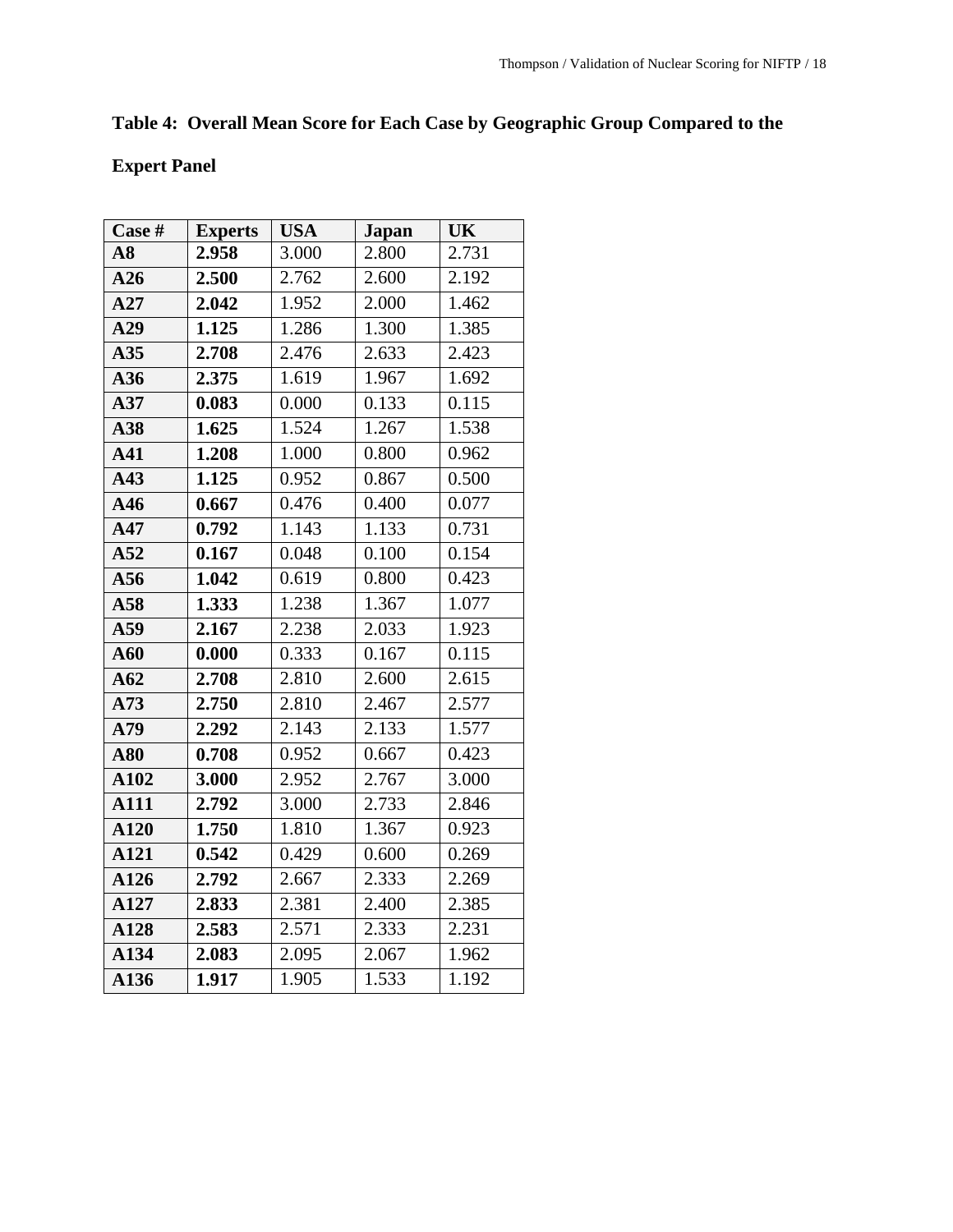# **Table 5: Kappa Statistic for Individual Criteria and Final Diagnosis between Groups and**

**the Experts**

| <b>Kappa Statistic</b>                                            | <b>Values</b> | <b>Experts</b> | <b>California</b> | Japan | UK   |
|-------------------------------------------------------------------|---------------|----------------|-------------------|-------|------|
| Kappa for 1 <sup>st</sup><br><b>Criterion</b>                     | Median        | 0.60           | 0.47              | 0.48  | 0.44 |
|                                                                   | Mean          | 0.54           | 0.49              | 0.41  | 0.44 |
|                                                                   | St. Dev       | 0.19           | 0.15              | 0.20  | 0.14 |
| Kappa for 2 <sup>nd</sup><br><b>Criterion</b>                     | Median        | 0.67           | 0.61              | 0.67  | 0.66 |
|                                                                   | Mean          | 0.61           | 0.60              | 0.63  | 0.65 |
|                                                                   | St. Dev       | 0.26           | 0.15              | 0.21  | 0.19 |
| Kappa for 3rd<br><b>Criterion</b>                                 | Median        | 0.67           | 0.61              | 0.60  | 0.59 |
|                                                                   | Mean          | 0.68           | 0.60              | 0.59  | 0.57 |
|                                                                   | St. Dev       | 0.14           | 0.16              | 0.2   | 0.16 |
| <b>Kappa for final</b><br>diagnosis (score of<br>$0/1$ vs $2/3$ ) | Median        | 0.73           | 0.66              | 0.66  | 0.57 |
|                                                                   | Mean          | 0.70           | 0.63              | 0.64  | 0.60 |
|                                                                   | St. Dev       | 0.19           | 0.15              | 0.16  | 0.14 |
| <b>Super Kappa</b>                                                | Median        | 0.64           | 0.60              | 0.57  | 0.55 |
|                                                                   | Mean          | 0.61           | 0.56              | 0.55  | 0.55 |
|                                                                   | St. Dev       | 0.13           | 0.09              | 0.12  | 0.11 |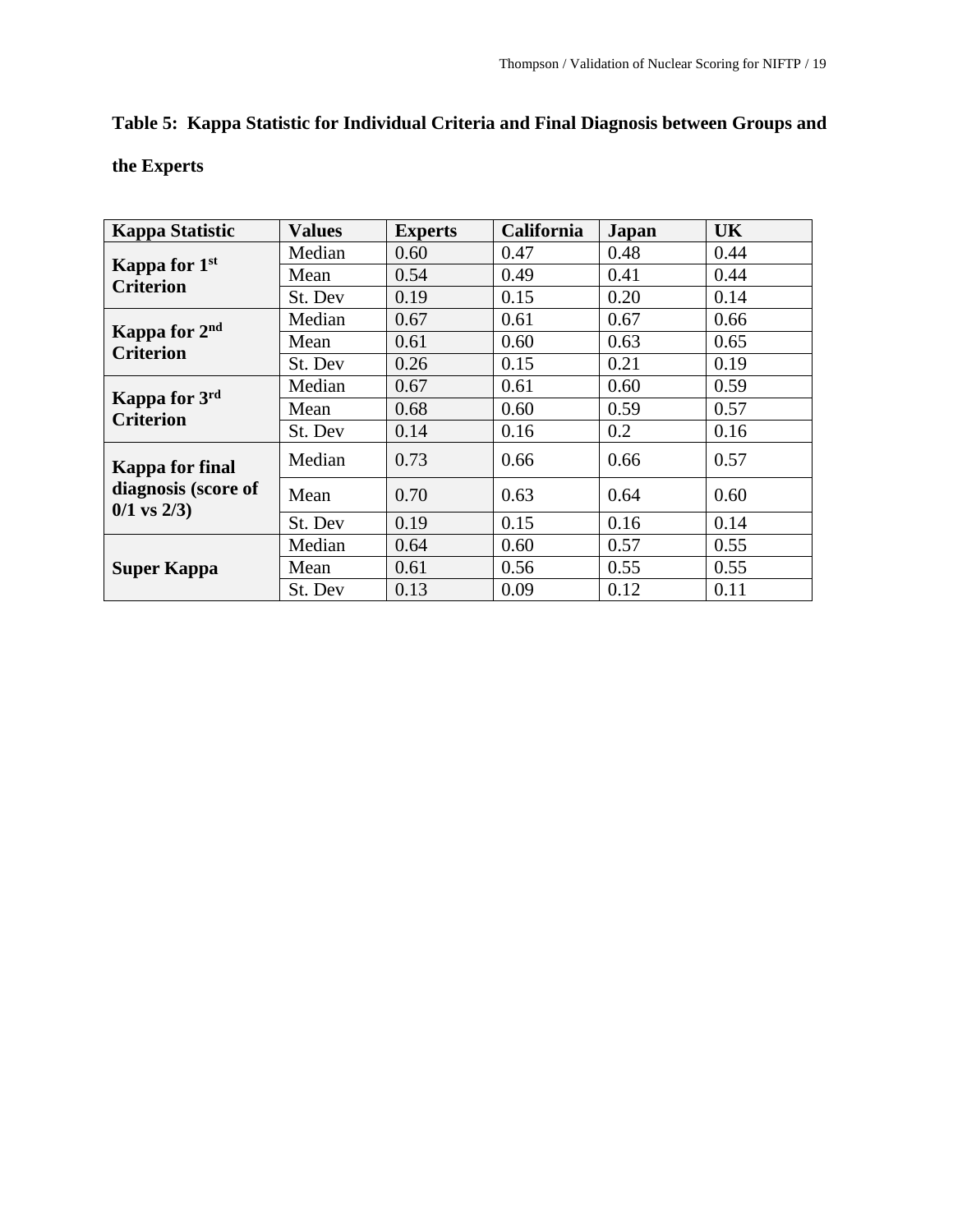

### **Table 6: Kappa Value Bin Midpoints by Regional Pathologists**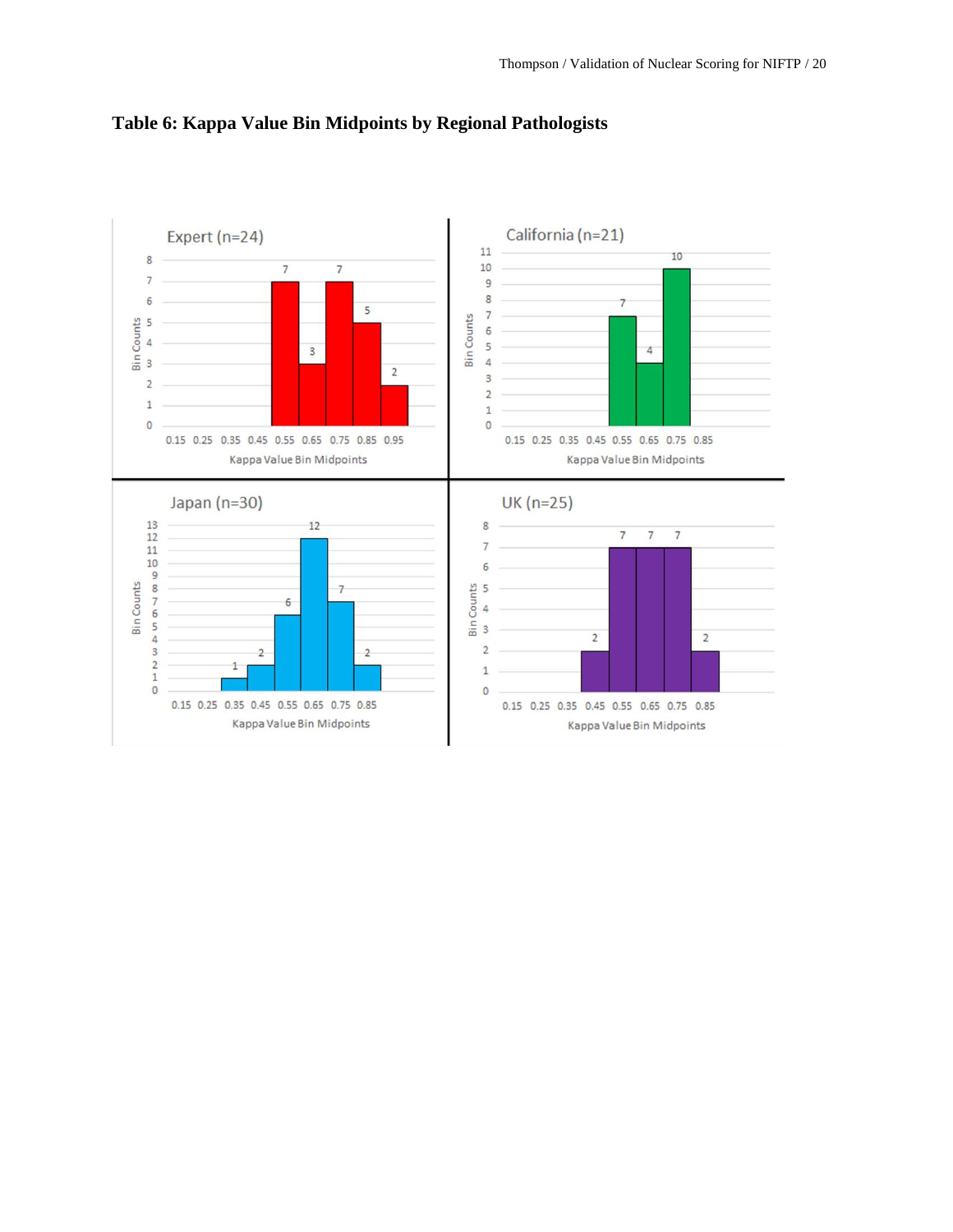

**Table 7: All Kappa Values Counts by Regional Pathologists**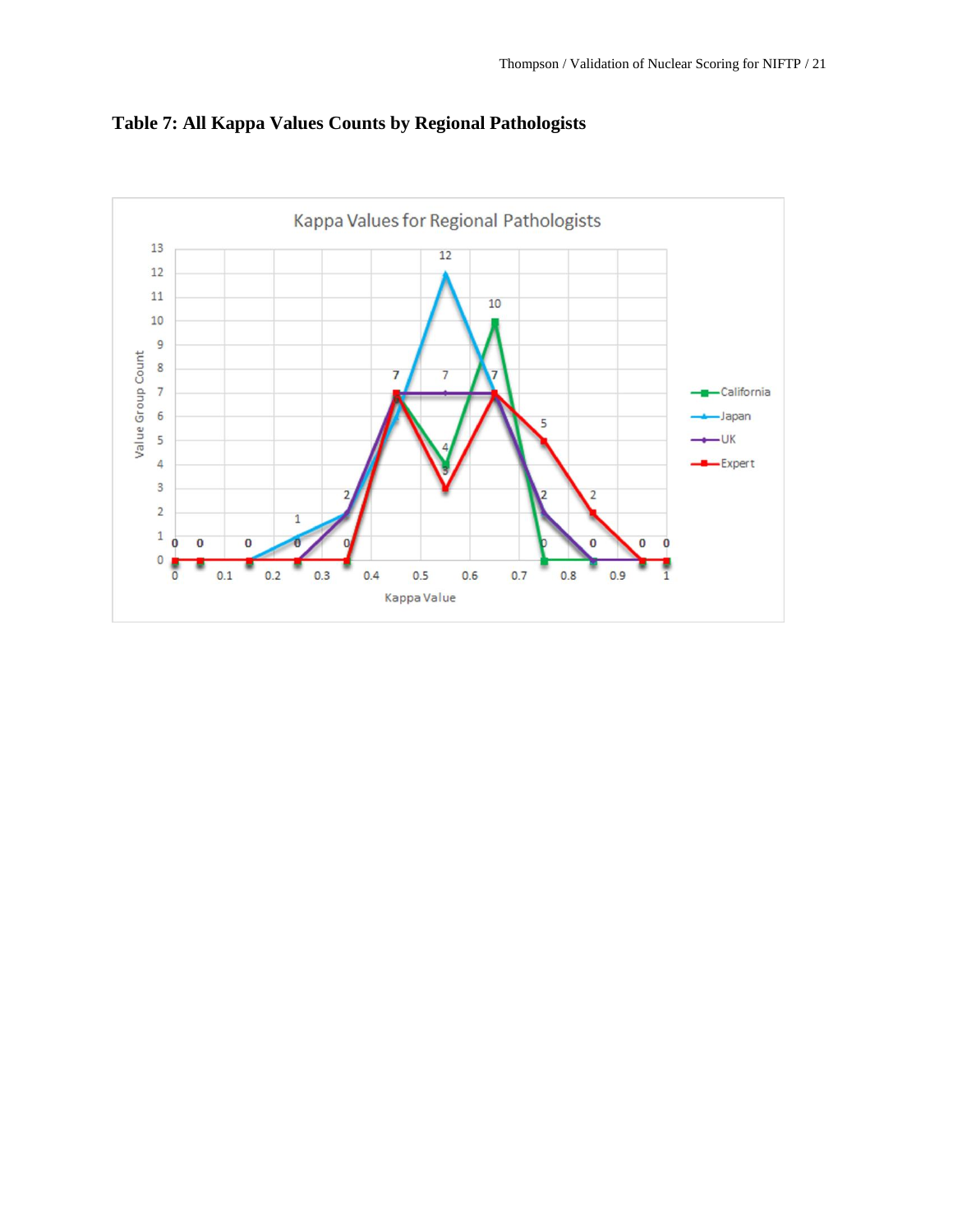### **FIGURE LEGENDS**

- Figure 1: The cells are enlarged, with a very high nuclear to cytoplasmic ratio, showing greatly enlaraged nuclei, showing elongation and overlapping (case A102).
- Figure 2: The nuclei show contour irregularities, nuclear folds and nuclear grooves (cases A102 and A008, left and right respectively).
- Figure 3: Nearly all of the nuclei in this field show optical clearing, with margination of the nuclear chromatin towards the periphery (case A111).
- Figure 4: Case A008. The inset shows the size of the normal cells and nuclei. This case had an overall average nuclear score of 2.844, well above the 2 cutoff for nuclear features of papillary carcinoma.
- Figure 5: Case A037. The inset shows the size of the normal cells and nuclei. This case had an overall average nulcear score of 0.083, a total score interpreted to be benign.
- Figure 6: Case A111. The inset shows the size of the normal cells and nuclei. This case had an overall average nuclear score of 2.86, a total score intepreted to represent papillary nuclear features.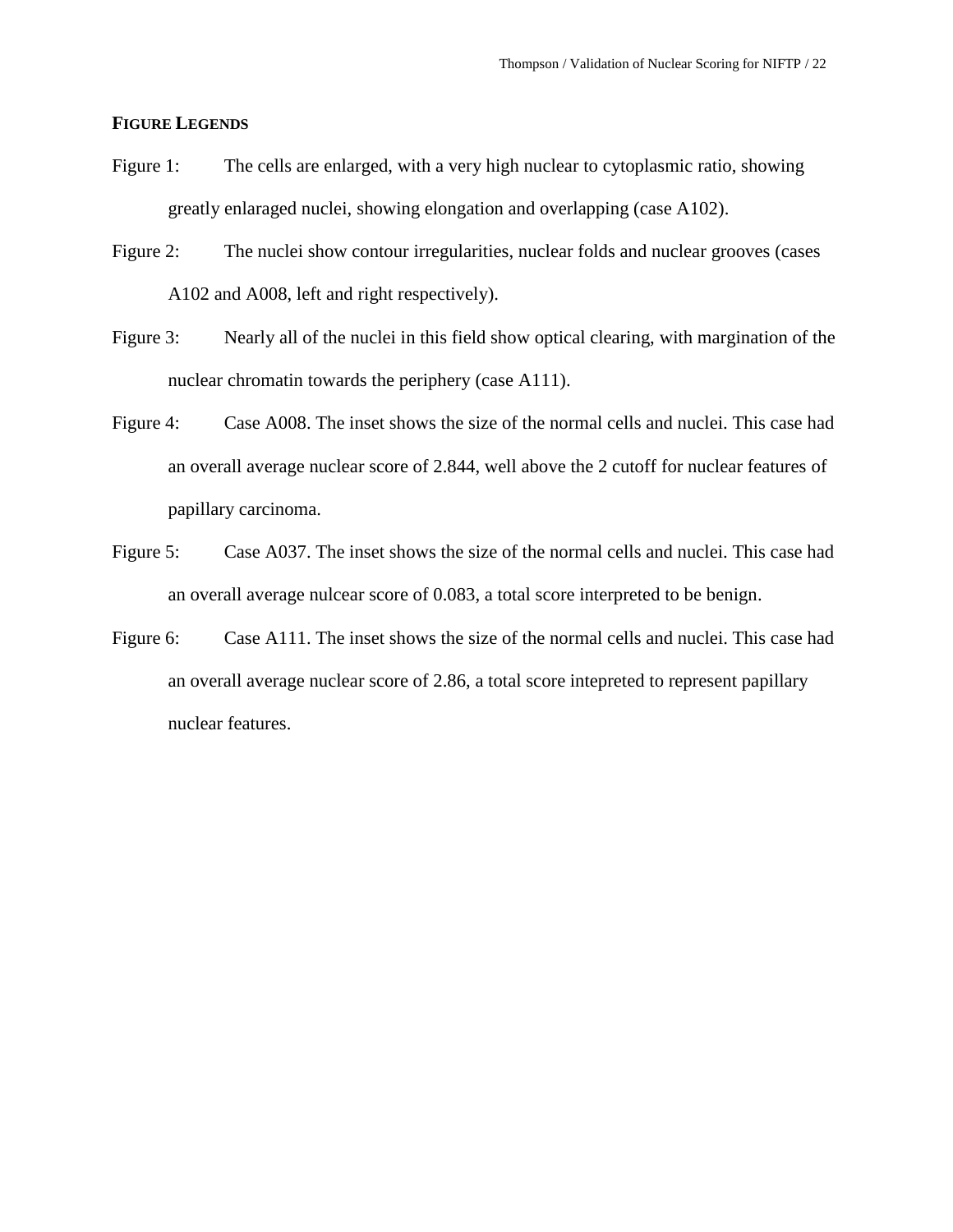### **SUPPLEMENTAL TABLE 1**

For modeling purposes in the original evaluation, using a molecular end point as the reference "gold standard" separating NIFTP from benign conditions, the scoring scheme achieved the most accurate classification when a score of 0 or 1 was diagnostic of a benign nodule (mutation negative, n=5) and a score of 2 or 3 was diagnostic of NIFTP (mutation positive, n=13).

- Sensitivity  $86.5\%$   $(82.7\% 90.3\%)$
- Specificity 80.8% (73.8% 87.9%)
- $\bullet$  PPV 92.2% (89.1% 95.2%)
- NPV 69.8% (62.2% 77.4%)
- Classification Accuracy  $85.0\%$   $(82.8\% 90.3\%)$

Note: Three of the expert pathologists had scores that were consistently higher with respect to the overall mean, and two pathologists had identical scores for all cases evaluated, a bias perhaps accounted for by joint review.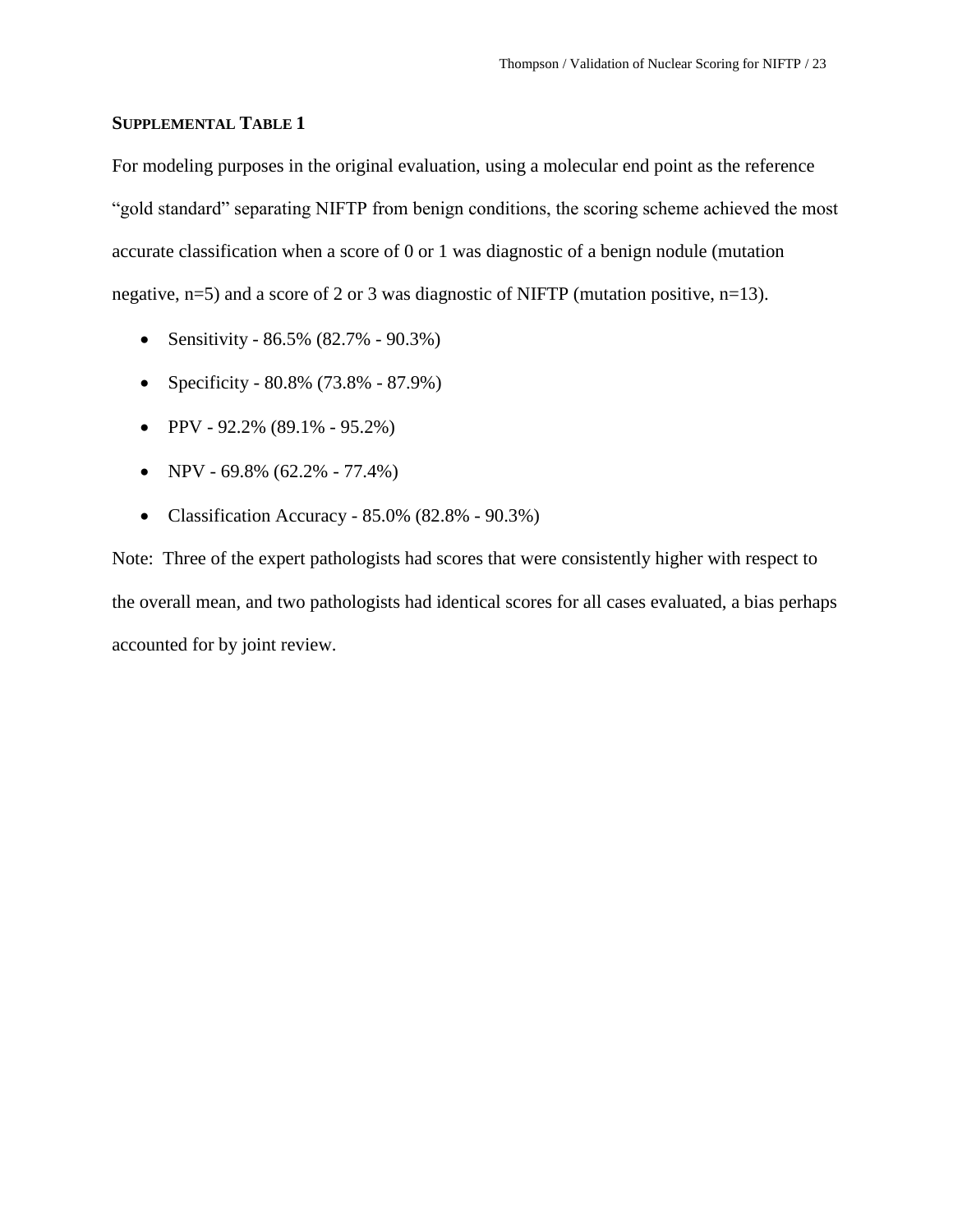### **SUPPLEMENTAL TABLE 2**

The participants were asked to estimate the number of surgical pathology thyroid cases they signed-out/rendered a diagnosis on each year. Respondents from Japan and the UK had their clinical practice in a community hospital, a regional medical center, a referral center or an academic center, while all of the California participants were in a community practice setting.

### *For California participants:*

- The exact number of surgical pathology thyroid gland cases was retrieved from a centralized surgical pathology reporting database (CoPath)
- The average estimated number was 29.4, while the actual average number was 20.2 cases per pathologist per year indicative of a marked bias to over-estimation of the actual number of cases reviewed
- A similar extrapolation may apply to the other cohorts and serves as a limitation

### *For UK participants:*

- The Royal College of Pathologists in Cellular Pathology (FRCPath) exam is equivalent to the American Board of Pathology Certification.
- Most of the respondents for the UK were either more interested in or experienced in endocrine organ pathology, as 20 or the 26 respondents were members of the UK Endocine Pathology Society. Pathologists are referred to as specialists when they have additional training, but official registration only started in 1996, and thus official records cannot substantiate personally provided data.
- True years of experience versus years of practice may be skewed for various reasons.
- 1. Initial responses from UK pathologists included training (cellular pathology training is equivalent to anatomic pathology residency in the USA and is about 5-6 years on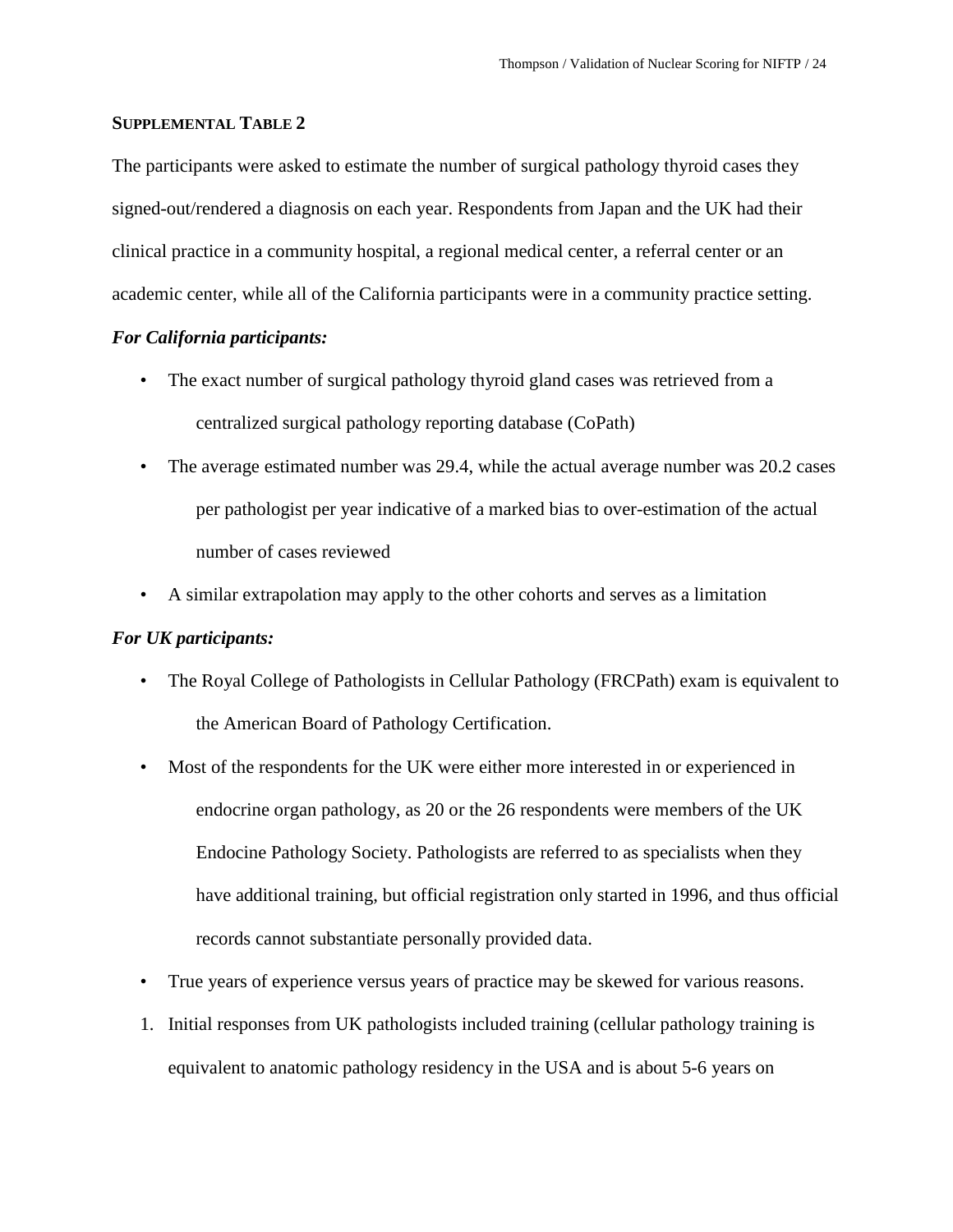average), which was not done for the other groups. Thus, this figure had to be clarified and reduced accordingly.

- 2. Further, specialist registration was voluntary initially, and some pathologists never registered.
- 3. Foreign graduates are handled unique to the country where training was obtained: European Union countries have specialization data entered effective from the date of specialization in their home country, but consultants who immigrated from Asia or the Middle East have to apply to the UK General Medical Council with the date of specialist accredidation recorded only from the point of application forward.

### *For Japanese and UK participants*

Actual case count may be skewed for several reasons.

- 1. Pathologists in Japan and the UK routinely show thyroid gland cases to other members of their department or associated hospitals, and as such, the actual number of specimens reviewed is different from cases signed out or co-signed, potentially accounting for the significantly higher case load for the UK pathologists than the other groups.
- 2. In addition, some pathologists review a higher number of thyroid gland cases as a result of second-read or external referral of the patient to a new hospital/region, and local custom dictates a review of all surgical pathology material before additional treatment is implemented locally.
- 3. Finally, there is an increasing trend towards subspecialist practice, especially in the UK, where a selected person(s) at the cancer center reviews all thyroid gland cases, not only for their own patients, but also for local-regional hospitals or cancer centers; thus, one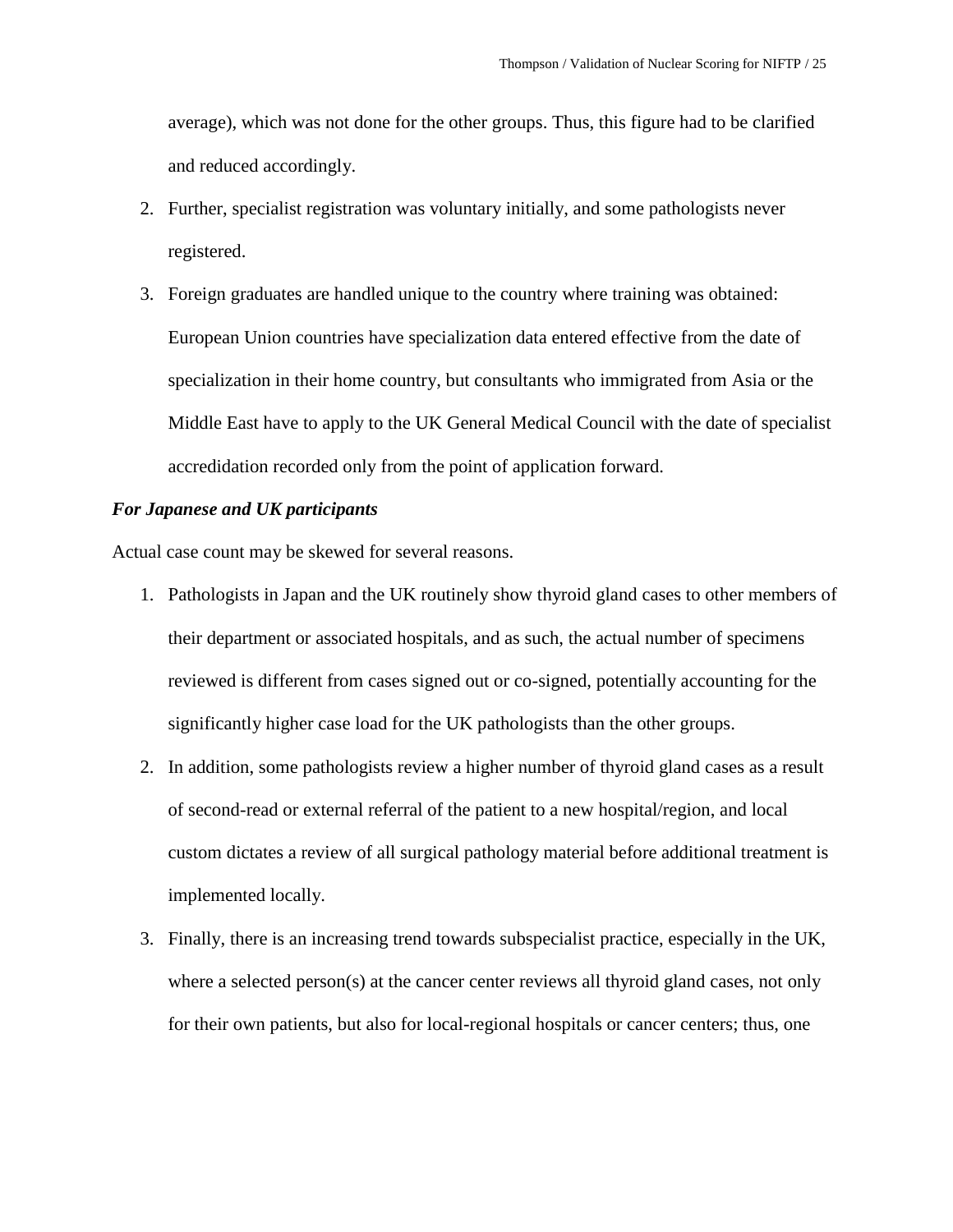thyroid gland case may be reviewed by up to 5 pathologists, all of whom count it as a case diagnosed.

### *Regarding designation as an expert*

- Expert designation is highly subjective
- However, definitive separation of an "expert pathologist" from a pathologist with significant years of experience or a high volume (>200 cases per year) practice cannot be reliably determined. Referral or second opinion consultation cases in endocrine organ pathology sent to a specific individual who has a significant publication and teaching record would qualify the person as an expert; these criteria were not definitively met by the participants in study.
- While not a significant factor, a few of the respondents (up to 5) may have published in endocrine organ pathology, although without a significant publishing track record (i.e., more than 2 publications per year in a peer reviewed Medline indexed journal) or major education role (lecturing or teaching on endocrine organ pathology for medical students, residents or practicing pathologists at regional, national or international venues).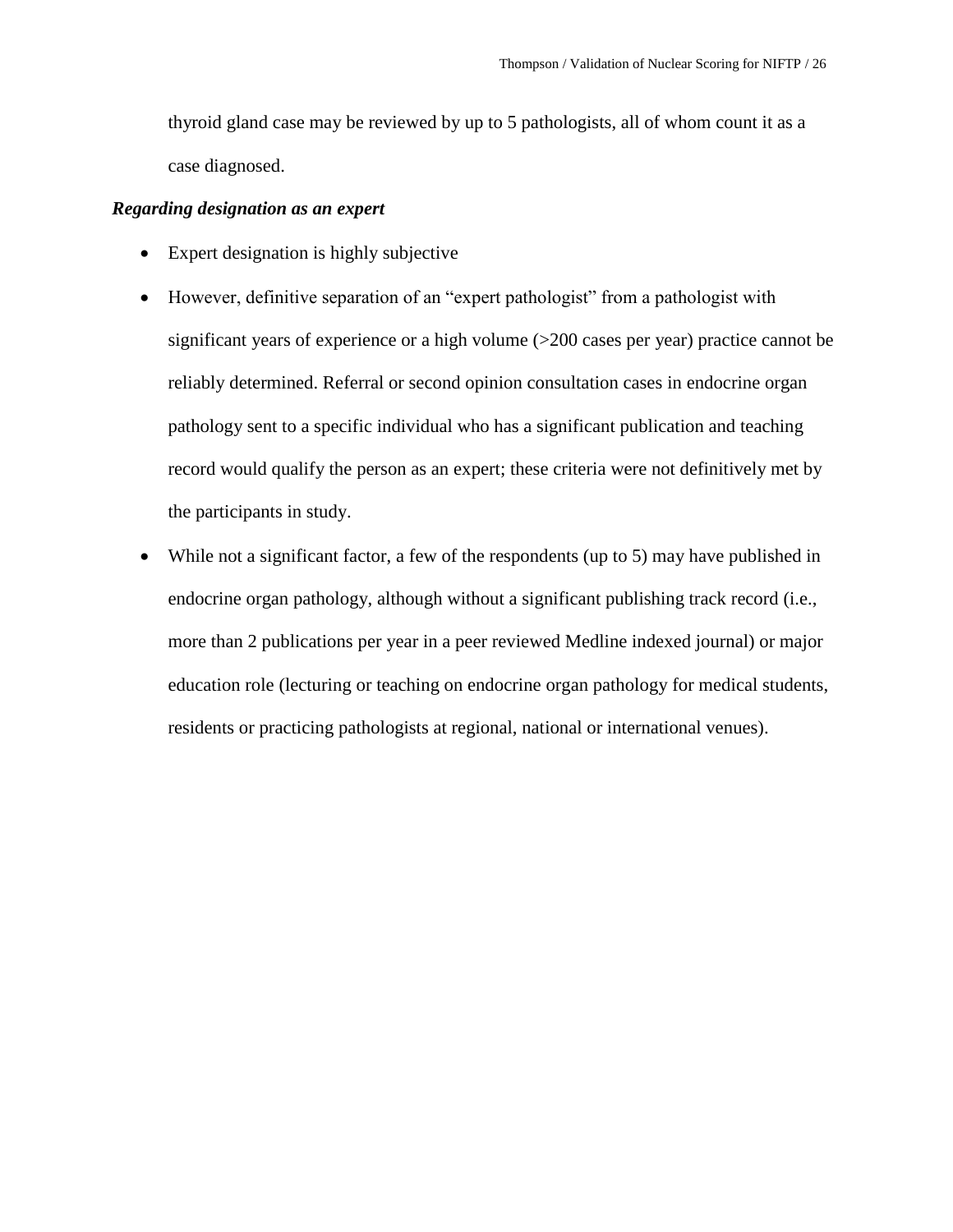### **SUPPLEMENTAL TABLE 3**

Validation of all 77 observers from each country using 0 or 1 to be diagnostic of a benign nodule and a score of 2 or 3 to be diagnostic of NIFTP was as follows:

- Sensitivity 75.0% % (72.2%-77.6%)
- Specificity 76.9% (72.4% 80.8%)
- PPV  $89.4\%$  (87.1%-91.3%)
- NPV 54.2% (50.0%-58.3%)
- Classification Accuracy  $75.5\%$  (73.2%  $77.7\%$ )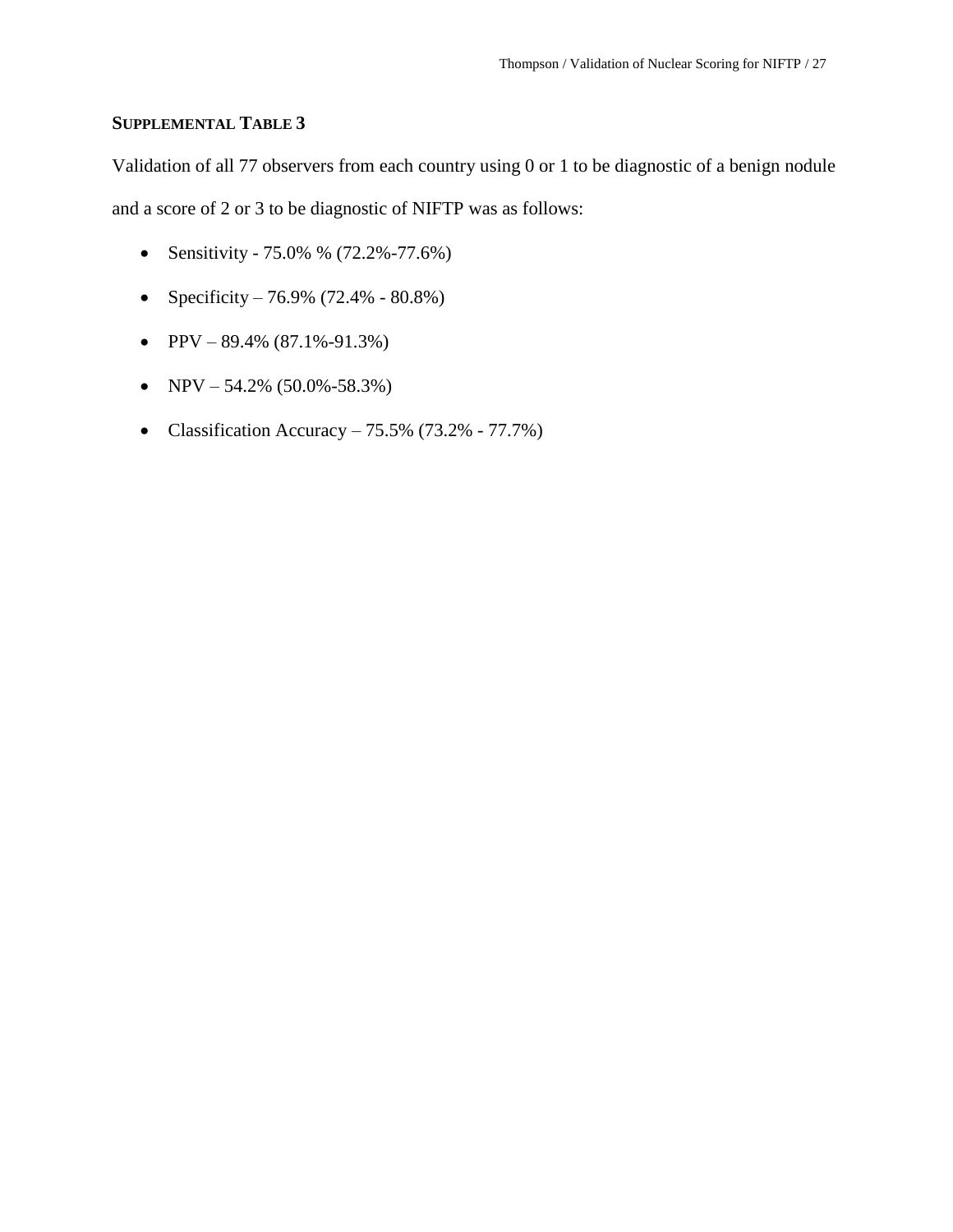### **SUPPLEMENTAL FIGURE 1**

Mean case score with 95% confidence interval by individual pathologist for cases in the training set. The red horizontal line is the grand mean across all cases and all pathologists. Many UK pathologists are well below the mean.